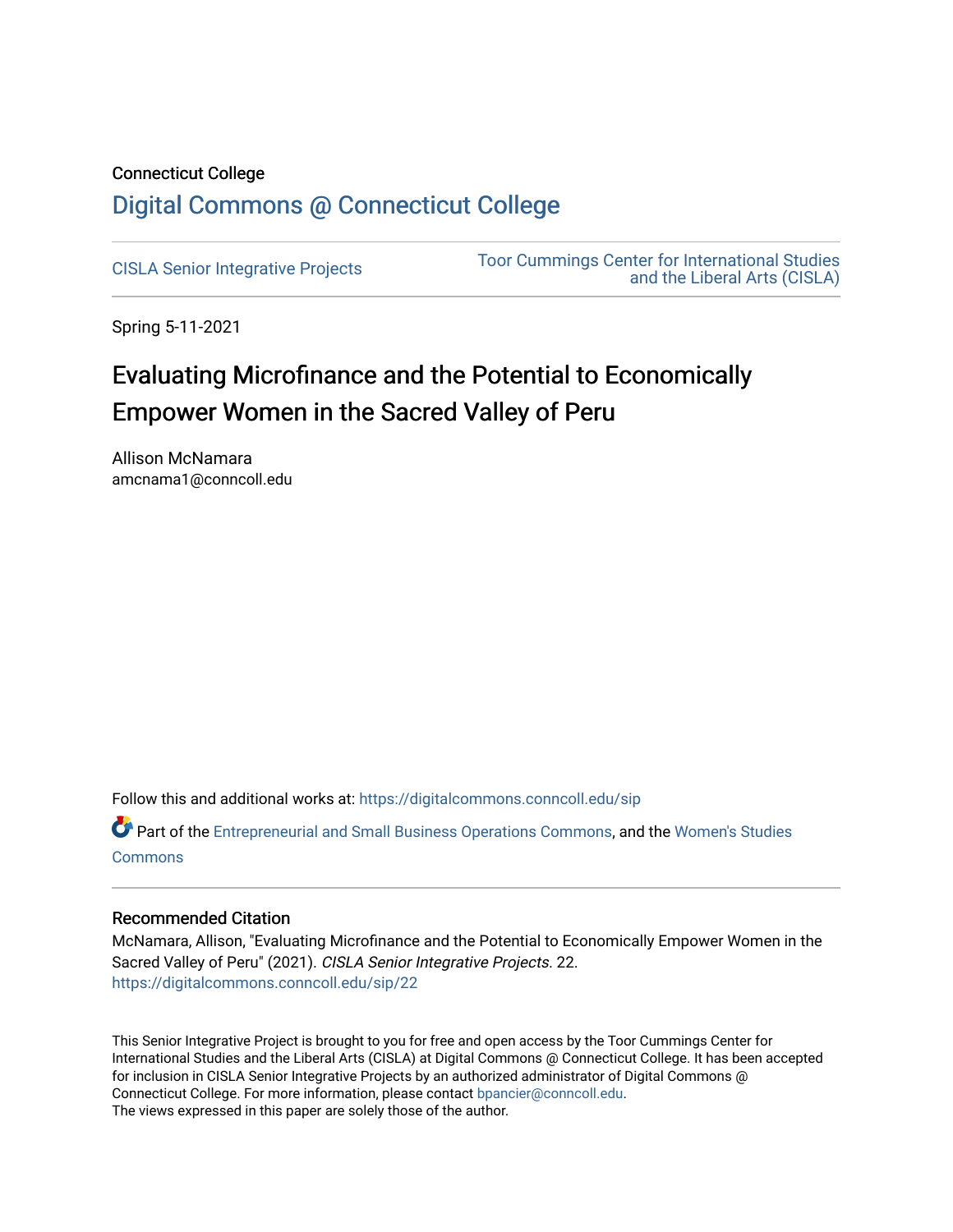Evaluating Microfinance and the Potential to Economically Empower Women in the Sacred Valley of Peru

> Allison Mikah McNamara Connecticut College Department of Economics May 10th, 2021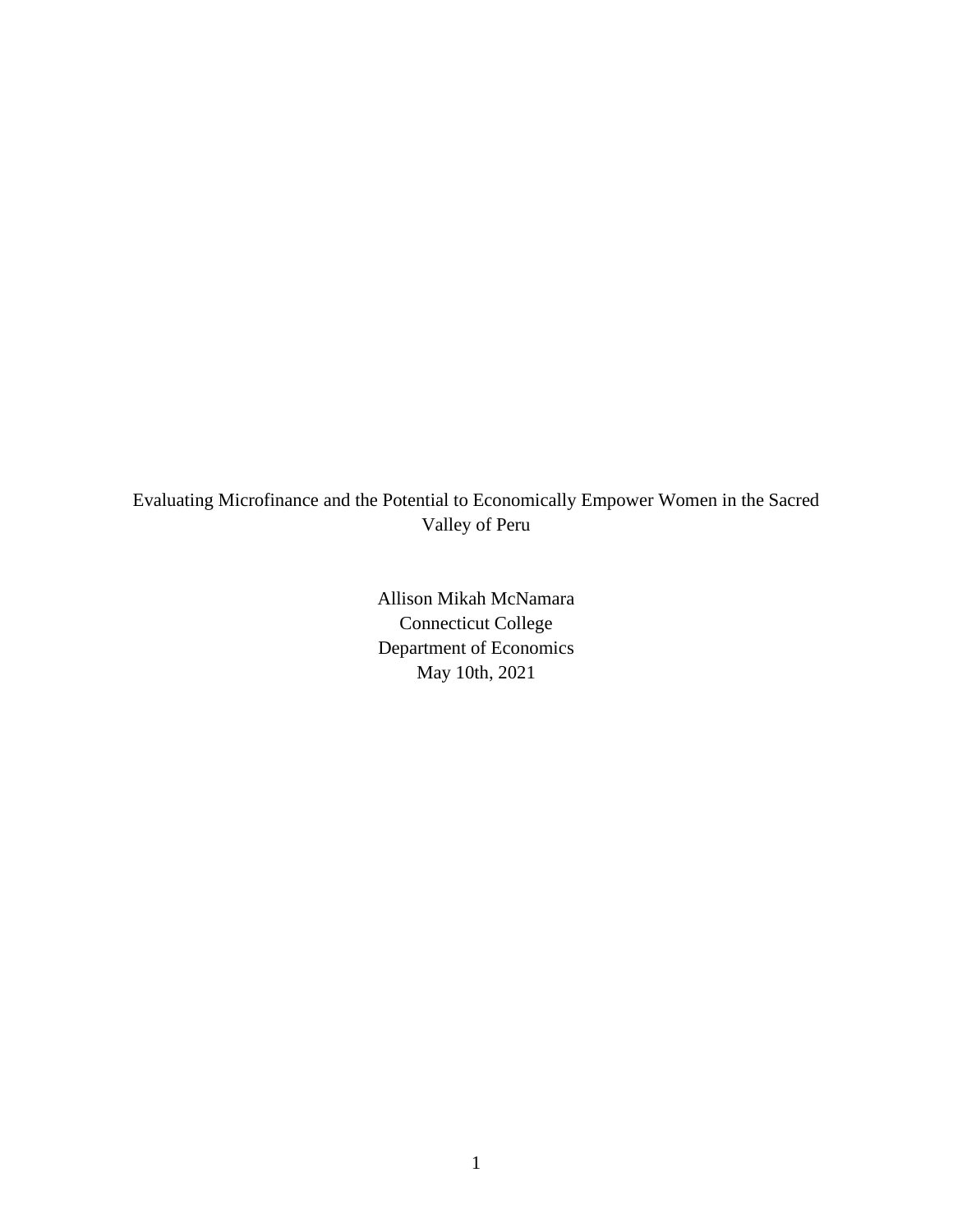# *Abstract*

In the past 30 years, microfinance loans have become a highly popular strategy to reduce poverty and economically empower people in developing countries. Women in particular have become the primary recipients of microfinance loans. However, recent studies show that the loans only have short-term benefits, and ultimately contribute to the indebtedness of the Global South. This paper studies the effectiveness of microfinance loans in the Sacred Valley of Peru (Cusco), and their ability, or lack thereof, to economically empower women in this region.

#### *Introduction*

Microfinance loans emerged in the 1980s as a tool to increase development and reduce poverty by granting small loans to entrepreneurs and small business owners in developing countries. Ideally, the loans avoid the barriers of conventional banking by allowing higher risk clients to borrow small amounts of money at a low interest rate. Since the loans are not issued through a traditional bank that may only have offices in highly populated areas, they are able to access a greater number of people who live in rural areas through lending strategies that included financial literacy and joint liability. As a result, more people in developing countries are obtaining financial services that can support their businesses or entrepreneurial endeavors. Microfinance institutions (MFIs) quickly spread throughout the Global South as organizations including NGOs and mutual funds- grew along with demand for the loans. Women became the main recipients of microfinance loans in Latin America, because their access to credit and business progress were considered paramount to reduce gender inequality and promote female economic empowerment (Jouben, 134). Since the 1980s, however, studies have criticized microfinance loans for their tendency to create debt and inability to reduce poverty. Scholars suggest that the commercialization of microfinance has transferred the volatility of the global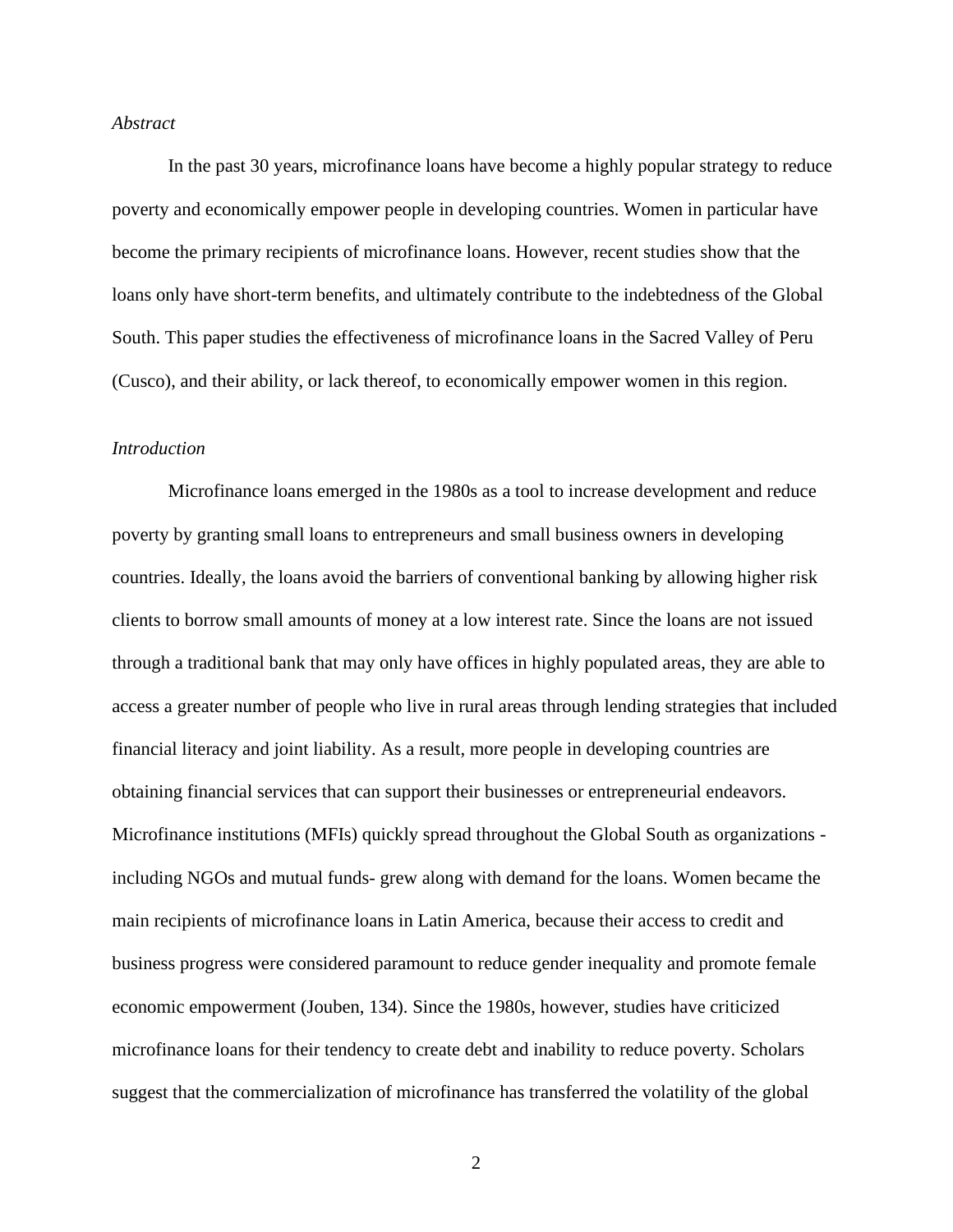market to the poor who are ill-equipped to handle it (Chen, 29). This research paper studies the impact of microfinance loans in the Sacred Valley of Peru through three different MFIs (ProMujerPeru, BBVA, and FINCAPeru), and then analyzes their ability to economically empower women in this region. This research is relevant because the Sacred Valley can be a microcosm for the effectiveness of microfinance loans in other rural areas of developing countries. Therefore, this research can be used to not only evaluate a neo-liberal development strategy, but also track its progress in developing countries like Peru. As an intern at the financial NGO Awamaki in Ollantaytambo, Peru, I studied the changes in women's income as a result of the financial services offered to them. This experience revealed the importance of not only financial literacy, but also access to health care, education, and civil society in order to empower women. Therefore, this research supplements my pre-professional experience in Peru by providing specific data and research on the effects of microfinance loans. In particular, the question I will answer in this paper is the following: Are microfinance loans an effective way to increase the economic empowerment of women in the Sacred Valley of Peru?

The methodology used to answer this question includes the formulation of a theoretical framework consisting of specific empowerment categories, namely (i) access (ii) agency and (iii) participation. Then I will investigate both the products and impact assessments of microfinance outcomes that resulted from the operations of ProMujer, BBVA, and FINCAPeru in the Sacred Valley from 2000-2020. For the purpose of this study, economic empowerment is the ability to succeed and advance economically, and the power to make and act on economic decisions (Fox and Ramero, 3). This paper will measure women's economic empowerment through the abovementioned categories of access, agency, and participation. Access refers to any change in women's obtainment of resources such as capital, digital technologies, markets and business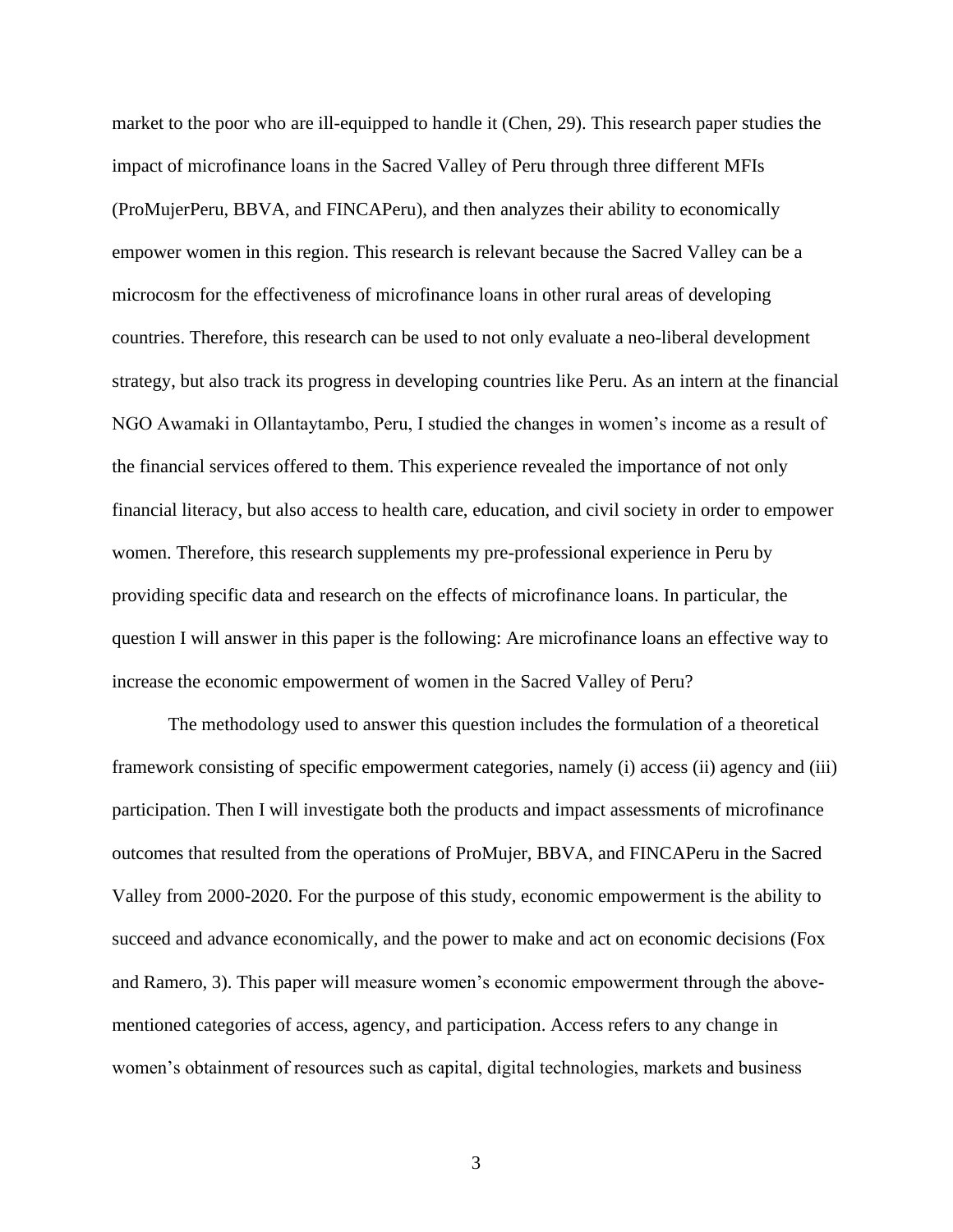training. Agency relates to shifts in women's control of resources and authority to make strategic decisions in households, businesses or communities. Lastly, participation, in this context, studies the population increase of women in more economic activities and sectors, particularly in the formal sector. These are the three categories through which I will analyze the effects of microfinance loans issued to women in the Sacred Valley of Peru.

As indicated, the data comes from ProMujerPeru, BBVA, and FINCAPeru, which are three legitimate and international microfinance institutions operating in Peru. Each of these institutions have different loan requirements and offer different supplementary services to their clients, which affects their ability to economically empower female clients. ProMujerPeru provides not only financial assistance, but also educational, healthcare, and gender-based violence prevention programs (Jouben, 135). Conversely, Fundación Microfinanzas BBVA (BBVAMF) through its mission-dedicated organization Financiera Confianza, was founded by the commercial bank BBVA to advance the objectives of the MFI. The goal of BBVAMF is to develop a network of microfinance entities (MFEs) that will quickly grow to a significant size in Latin America and the world (Rosa, 34). FINCAPeru is similar to ProMujerPeru because they provide training on subjects such as credit, entrepreneurial skills, social discipline, values, gender inequality and health issues (Innovations for Poverty Action: FINCAPeru). Studying these three MFIs within the region of the Sacred Valley will allow for a better understanding of which microfinance practices best economically empower women.

#### *Brief Background of Microfinance in Peru and the Sacred Valley*

Although Peru ranks as a middle-income country, the distribution of income is highly unequal and the poverty incidence is high. In 2018, 20.5% of the population lived below the national income poverty line, and 2.8% below the extreme poverty line (Jimenez and Carlin, 21).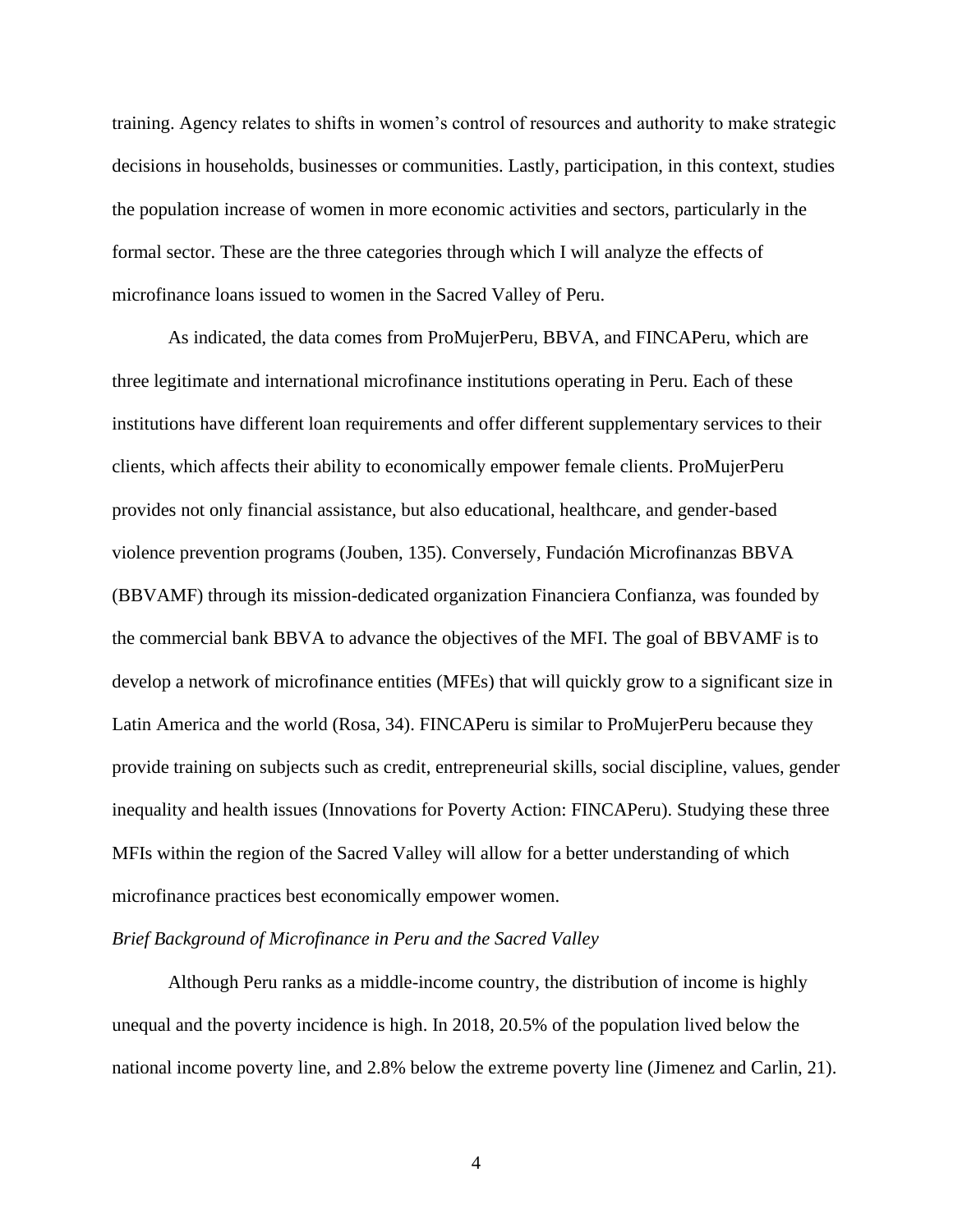There is marked variation in the geographical distribution of poverty and extreme poverty, with Lima recording the lowest figures (13.3% and .7% respectively) and rural areas of the Andes the highest (43.8% and 13.2% respectively). These figures highlight Peru's suitability for microfinance institutions who profit from investing in poor areas and poor clientele.

In the 1970s, some NGOs began providing loans to groups of women organized in "mothers' clubs," so they could engage in group income-generating activities (Pait, 3). This paved the way for MFIs to target poor women, responding to women's demand to generate their own income rather than relying on food handouts or help with subsistence needs. In the 1980s, national and regional NGOs began by providing loans to women involved in handout programs run by the government, churches or self‐supporting initiatives (Pait, 3). This led to the establishment of microcredit programs for self-employed men and women, especially those working in commerce and services (Pait, 3). Microcredit is a subset of microfinance, and refers to smaller loans issued to individuals, rather than larger loans issued to small businesses or groups of entrepreneurs. In addition, microfinance includes the intermediation of deposits to lending in the same market - rather than lending mostly funded by donations and grants from larger institutions. Many of the initial microcredit programs in Peru gave rise to entities specializing in microfinance (Pait, 3).

Peru's microfinance sector is currently highly developed. Of the 55 entities regulated by the Superintendencia de Banca y Seguros (SBS), 44 are involved in microfinance, encompassing approximately 4.8 million active borrowers and 5.1 million depositors (MIX Market). The industry gross loan portfolio grew from less than \$1 billion in 2001 to approximately \$10.8 billion in 2016 (Chen, 116). It is important to note that there are two models used by MFIs in Peru: "best practice" and "best fit." "Best practice" models are implemented by MFIs that are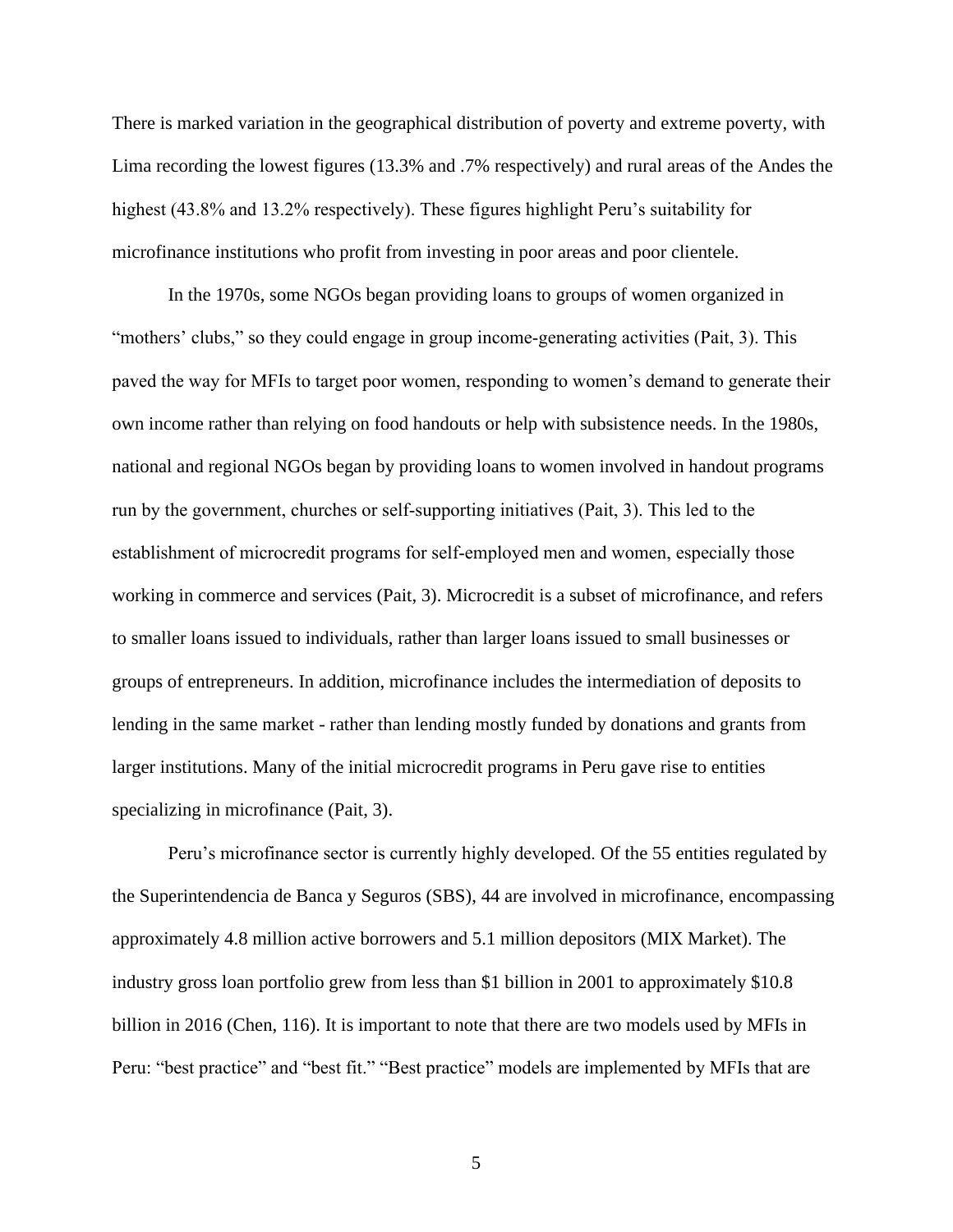funded by international organizations such as the World Bank and IMF (Jouben, 118). These institutions are often connected to commercial banks, and therefore their objectives often differ from those funded by NGOs or outside sources. The "best practice" model requires institutions to follow eleven principles for continued funding and program survival (Jouben, 119). The "best fit" model, however, allows MFIs to target their services to the specific needs of a certain community (Ibid). As a result of this more flexible approach, these institutions often include educational programs, gender-based violence prevention, or health care services (Jouben, 120). The following sections of this paper will evaluate these two models and their impact on women's economic empowerment. Given the recent growth in the Peruvian microfinance industry, more commercial banks have entered the market which has caused an increase in competition. As a result, more MFIs are using the "best practice" model, especially in rural regions like the Sacred Valley (Chen, 116).

The Sacred Valley is a region in Peru's Andean highlands. Along with the town of Cusco and the ancient city of Machu Picchu, it formed the heart of the Inca Empire. Stretching roughly 38 miles, it is an area of fertile farmland and Spanish colonial villages such as Pisac and Ollantaytambo. Currently, the uniqueness of this region stems from its intersection of tourism and rural Peruvian life. The area merges stunning landscapes and fertile land, while also hosting millions of tourists every year. The local communities are mainly populated by indigenous groups such as the Quechua, Aymara, and Ashaninka people. These communities have skilled artisan workers and farmers, who are increasingly becoming recipients of microfinance loans (Karlan and Valdivia, 512). Additionally, the region had a poverty rate of 44% in 2018, and thus has attracted many MFIs such as Banco Sol, BBVA, Alternativa, ProMujerPeru and FINCAPerú. The MFIs analyzed in this paper, FINCAPeru, ProMujerPeru, and BBVA, each have offices in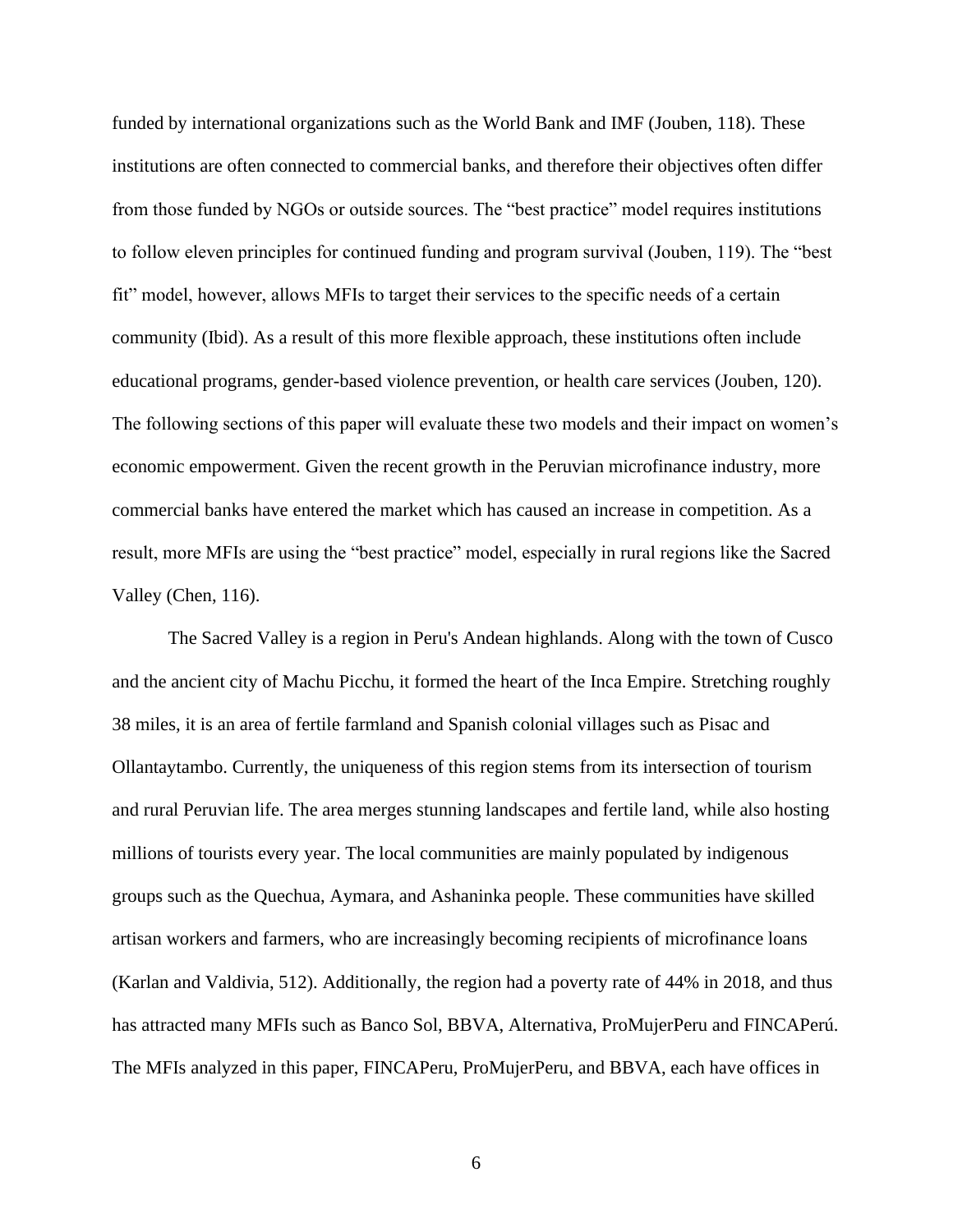Ayacucho, Cusco, and Ollantaytambo respectively, which means they have a physical connection to the Sacred Valley. According to the websites of each MFI, all three organizations have prioritized providing financial services to rural areas, which makes this research even more relevant.

#### *Section I: Access*

This section will analyze the effectiveness of microfinance loans in terms of their ability to increase women's access to resources such as capital, digital technologies, markets and business training. These factors will be analyzed through the work of BBVAMF, FINCAPeru, and ProMujerPeru between 2000-2020.

Given that BBVAMF is funded by the commercial bank BBVA, its objectives are geared toward economic growth and stability, rather than the socioeconomic wellbeing of its clients. Recently, BBVAMF has recognized the importance of social responsibility which has shifted the company's goals. According to the BBVA website, "The Microfinance Foundation's strategic priorities are: measuring social impact, environmental sustainability, digitalization, the empowerment of women, and human capital. It has proactively aligned itself with the United Nations Sustainable Development Goals (SDGs), and its work directly impacts 12 of the 17 SDGs" (BBVA Website). However, BBVAMF is deeply connected to international organizations such as the World Bank and IMF who profit from the economic success and stability of BBVAMF. Therefore regardless of the organization's overarching objectives, its primary concern, in terms of the services it offers to clients, is the repayment of loans and economic growth (Wise et al., 11). According to BBVMF, the most relevant resources to the organization are: "Technological resources and economic support from BBVA, US AID and official support from the United States government, the World Bank, and the Inter-American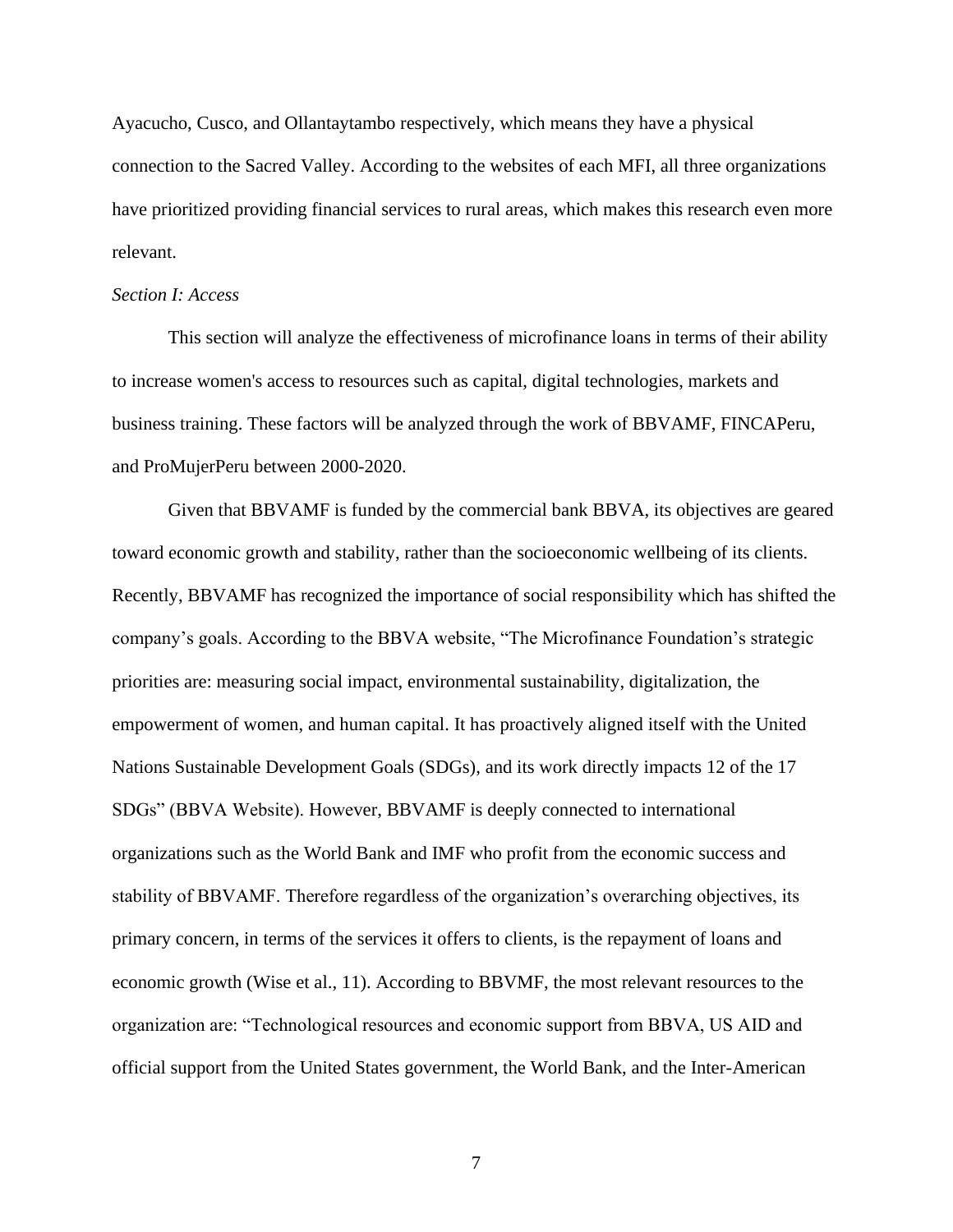Development Bank" (BBVA Website). To be clear, the economic relationship between BBVA and international institutions such as the World Bank and the Inter-American Development Bank affect the services that BBVAMF offers to its clients, which ultimately impacts the extent of economic empowerment.

The two main services offered by BBVAMF in rural Peru are individual and group microcredit loans (Rosa, 28). As of 2019, only 29% of BBVAMF's loans were issued to rural areas in Peru such as the Sacred Valley (BBVAMF Website). Additionally, 55% of the total loans in 2019 were issued to women (Ibid). Although women are the majority of borrowers at BBVA, this percentage pales in comparison to the percentage of women borrowers at ProMujer and FINCAPeru. In 2016, Financiera Confianza, which is an MFI funded by BBVMF, launched a financial literacy program for women in Cusco called "Ahorro para todos" (Ibid.). According to Financiera Confianza's website, almost 2,000 people opted to open a savings account with the bank since the program began, 80% of whom were women. Similarly, 41% of the customers who opened a savings account through "Ahorro para todos" did so with their children's education in mind, while 21% are saving for unexpected emergencies, 16% are saving for health care reasons, and 8% are saving to open a business or establish an enterprise (BBVA: Financiera Confianza). These statistics show that women borrowers from BBVAMF have increased access to capital, markets, and financial training as a result of their loans. More specifically, women recipients in the Sacred Valley have improved access to financial savings and business training, but the extent of their access to digital technologies and new markets are limited by BBVA's adherence to international organizations.

FINCAPeru's prioritization of female clients and comprehensive approach to economic empowerment makes its approach different BBVA's. As a result, FINCAPeru is better able to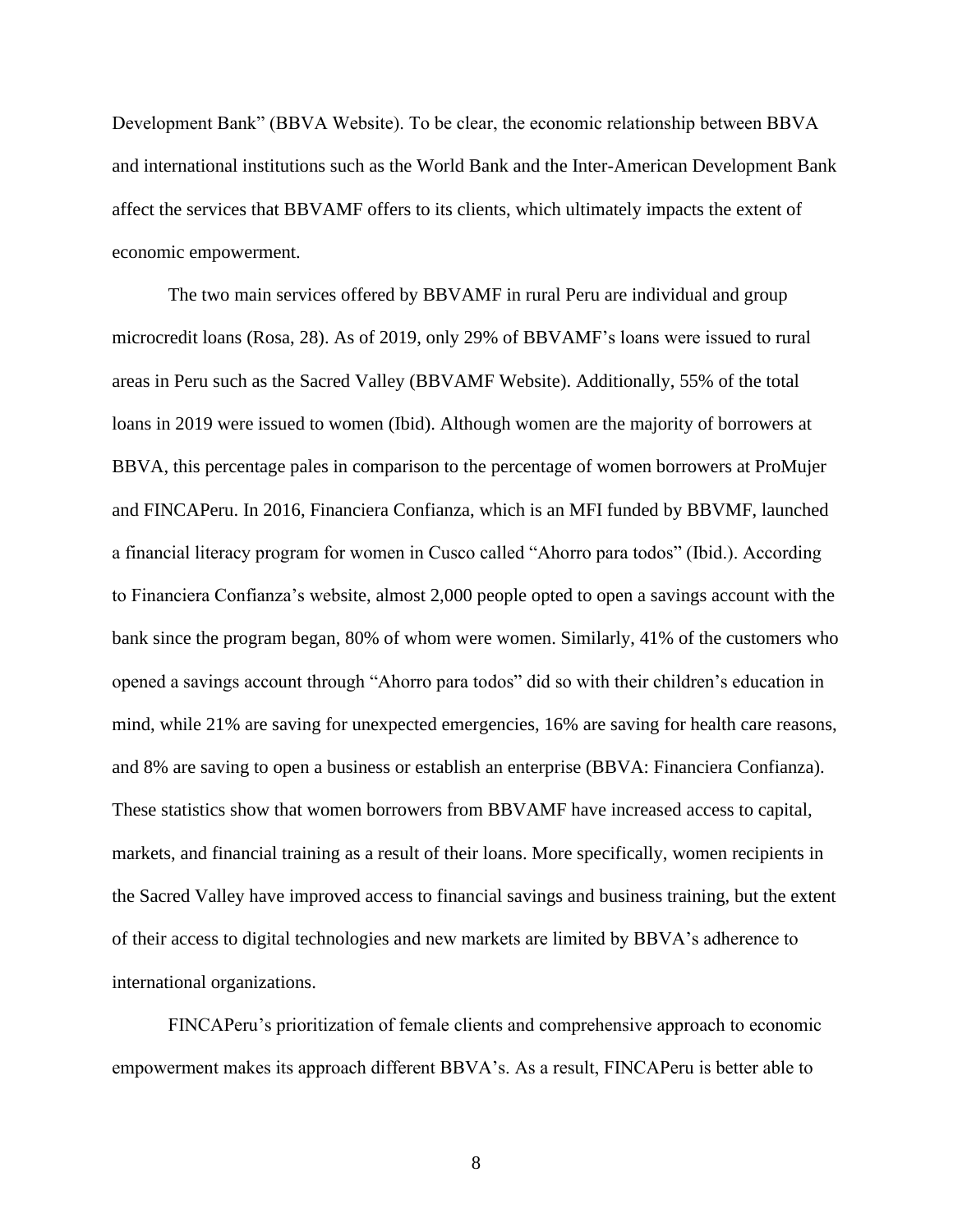increase women's access to digital technologies, markets, health care, and business training. Since the organization's conception in 1993, they have targeted women as their primary recipients of loans while providing access to health care, developing women's entrepreneurial skills, and educating women about gender inequality (Cotler and Aguilar, 41). According to the FINCA website, the profile of their clientele is the following. As of June 2015, FINCA sponsored 273 village banks with 6,429 clients, 96% of them women (Karlan and Valdivia, 510). FINCA members, particularly those in Ayacucho, are relatively young and have little formal education. These clients each hold, on average, \$233 in savings, whereas the average loan is \$203, with a recovery rate of 99% (Ibid.). FINCA's ability to provide supplementary services such as health care, education, or business training to a larger percentage of female clients improves its ability to increase women's access to markets.

Although FINCA has fewer overall clients and a lower average loan, they have a higher loan recovery rate and a higher percentage of rural women borrowers. This can be attributed to two main factors: (i) the provision of supplementary services such as health care, education, and business training, and (ii) the organization's funding, which is not linked to international organizations. Given that FINCAPeru is a private non-profit NGO, its primary source of funding is through shareholders and not for-profit organizations like the World Bank or IMF. As a result, it is able to prioritize comprehensive female empowerment, rather than just economic growth and stability. Therefore, women clients of FINCA in the Sacred Valley not only have more money in their savings accounts, but more resources to access new digital technologies and new markets to sell their labor.

ProMujerPeru is similar to FINCAPeru because they provide microenterprise assistance, while also administering preventative gender-based violence programs, educational programs,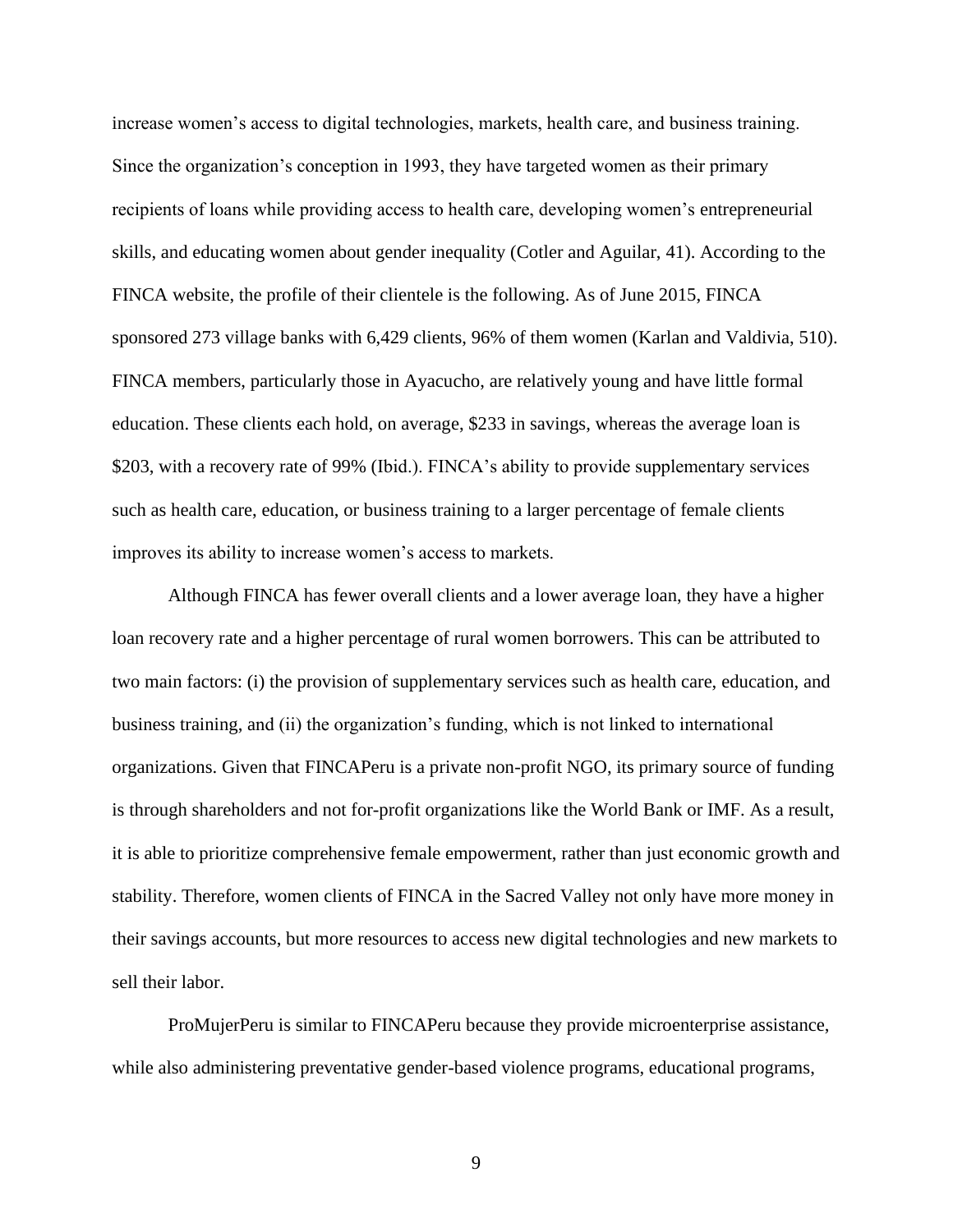and health care programs (ProMujer Website). The central differences between these two MFIs are ProMujer's size and emphasis on health care. The organization was founded in 1990 and opened their international headquarters in 1996 in New York before establishing offices in Bolivia, Nicaragua, Mexico, Argentina, Guatemala. and Peru (ProMujer Website). Since their founding in 1990, ProMujer has disbursed \$3 billion micro-loans and 8 million health interventions, helping to improve the lives of low-income women and their families (ProMujer Website). In 2020, ProMujerPeru launched a new onboarding app that makes it easier and quicker for women to apply for small loans to power their businesses (ProMujer: 2020 A Year in Review). The tool simplifies the credit application process, and is designed to be safe, userfriendly, and quick for clients with limited or no banking experience (Ibid). This app demonstrates how ProMujerPeru is increasing women's access to credit through new digital technologies.

ProMujerPeru currently offers several loan products: Regular loans (urban and rural), Premium loans (urban), and Feria loans, and Yapita Feria loans (rural) (Cohen and Nagarajan, 14). ProMujerPeru also offers mandatory savings accounts for clients, health care coverage through partner alliances, and business and human development courses, including marketing, customer service, and health education (Ibid.). According to a 2009 client welfare study, ProMujer's rural loan services were less effective in increasing women's access to digital technologies, new markets, or business training than ProMujer's urban loan services (Ibid., 20). The research indicates that in rural areas such as Ayucucho, recipients of Regular and Feria loans remained at a similar poverty level to others in the region (Ibid., 21). However, the economic empowerment of women clients improved through increased access to health care and business development training. In 2017, for example, ProMujer partnered with Microsoft to provide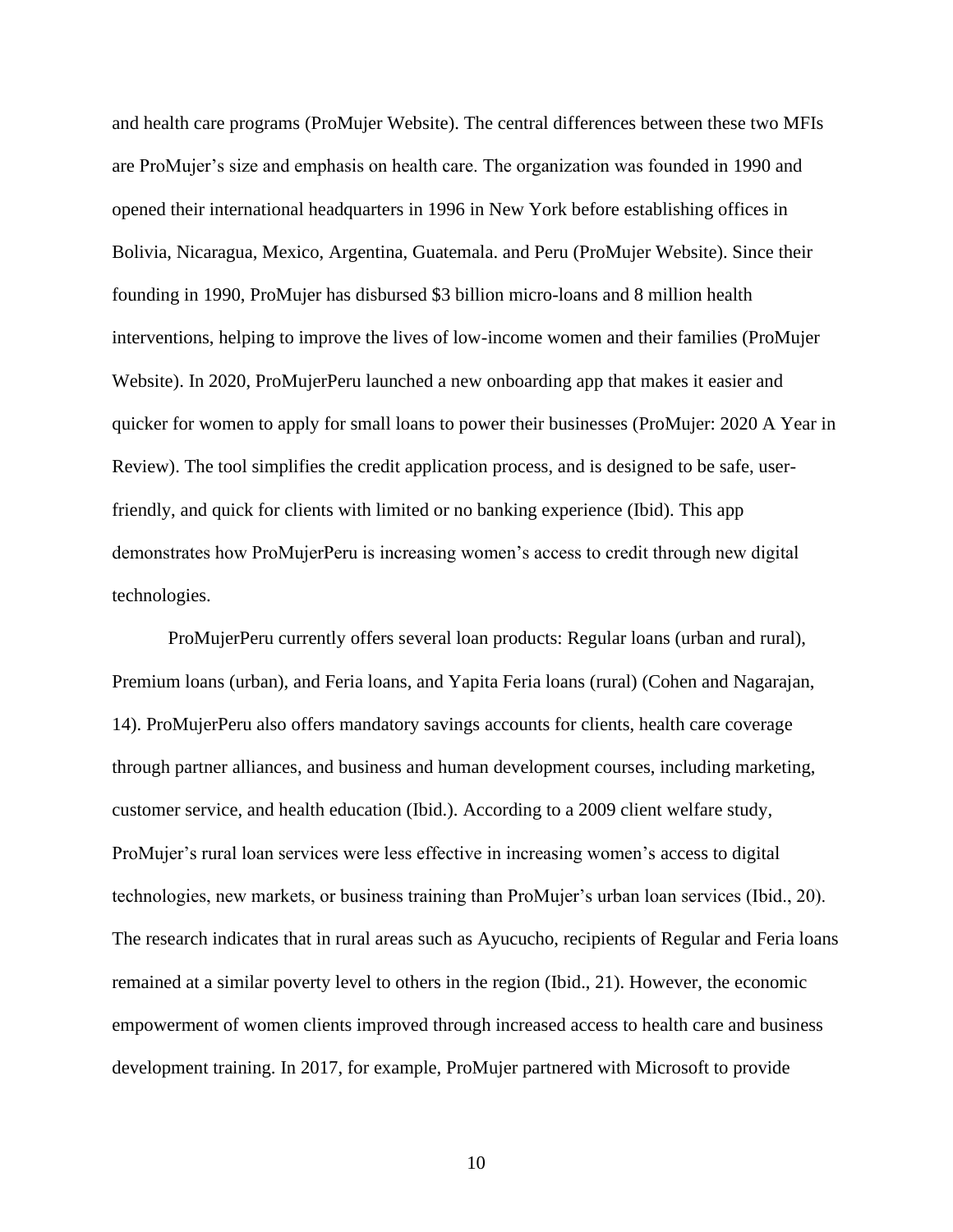digital and technology skills (ProMujer Website, 2017). By providing women with supplementary services in addition to their loan, they are ultimately given more flexibility and freedom in their economic decision-making. For example, Geissler and Leatherman (2015) conclude that universal screening programs and primary care services provided in conjunction with microfinance loans increased female clients' health and agency between 2010-2012. The gap, however, between urban and rural clients remained a significant barrier. Rural populations, which form a minority of ProMujer's clients, remained at risk of low or non-existent access to health services (Ibid.). This is an ongoing challenge that ProMujer addresses through community health fairs and mobile clinics. However, it is difficult to reach remote rural populations in a cost-effective way, not only for health but also for financial services.

This section has analyzed the ability for BBVA, FINCAPeru, and ProMujerPeru to increase their female clients' access to new technologies, business training, and new markets. BBVA's connection to for-profit international organizations such as the World Bank and IMF limits the supplementary services they provide to rural women clients. ProMujerPeru and FINCAPeru, however, are better able to increase access by providing more comprehensive and effective supplementary services such as health care, financial education, and gender-based violence prevention. Although each MFI increased women's access to savings accounts and financial literacy, they provide different additional programs with varying degrees of success, which affects their overall ability to economically empower women.

#### *Section II: Agency*

This section will evaluate agency as another tool to measure economic empowerment. As indicated earlier, agency is defined as an increase in control of resources and authority to make strategic decisions in households, businesses or communities. This section will analyze these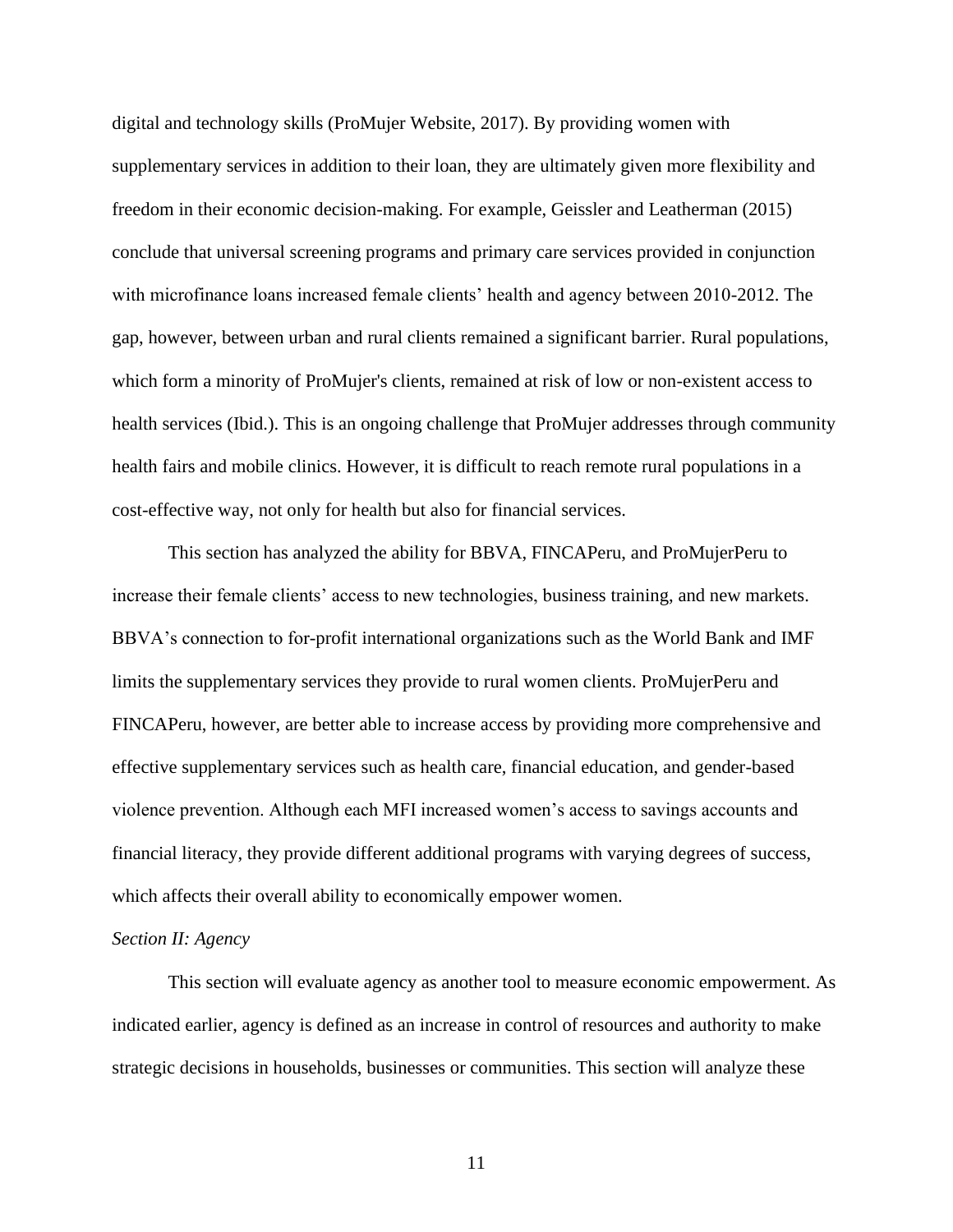factors through the work of BBVA, FINCAPeru, and ProMujerPeru. It is important to note, however, that agency is a partially subjective concept that depends on women's perceived change in their empowerment and control. Therefore, this paper will focus on tangible and measurable changes in agency such as authority in personal and professional decision-making, control over resources, and power over loan repayment.

BBVAMF claims to increase women's agency in rural areas through business training and financial savings programs such as "Ahorro para todos" (BBVA Website: Financiera Confianza, 2015). These techniques educate women on topics such as business development, financial planning, budgeting, and savings accounts which increases their ability to make informed decisions. According to BBVA, 60% of its rural women clients in Peru are entrepreneurs who benefit from not only financial services and products, but financial education and skills training (Burelli, 1). Additionally, Javier M. Flores, the CEO of BBVAMF stated, "We realize that many women start businesses out of necessity and that they're not only good at managing them, but that they also invest better and spend wiser. They allot 90% of their income to health, skill building and their children's education" (Burelli, 1). Therefore, women clients of BBVAMF are actively asserting agency in their economic decision-making. Changes in investing, spending, and saving habits reflect a change in women's agency as a result of microfinance loans from BBVA.

In the Sacred Valley, BBVA has launched financial literacy programs specifically aimed at rural women entrepreneurs since 2014 (BBVA Website). Through the program "Ahorro para todos," financial education has reached about 12,000 people in 80 rural communities of Apurímac and Cusco in the Peruvian Andes (Ibid.). More than 2,400 of these people decided to open a savings account with Confianza by April 2016 (Ibid.). Perhaps more importantly, 81% of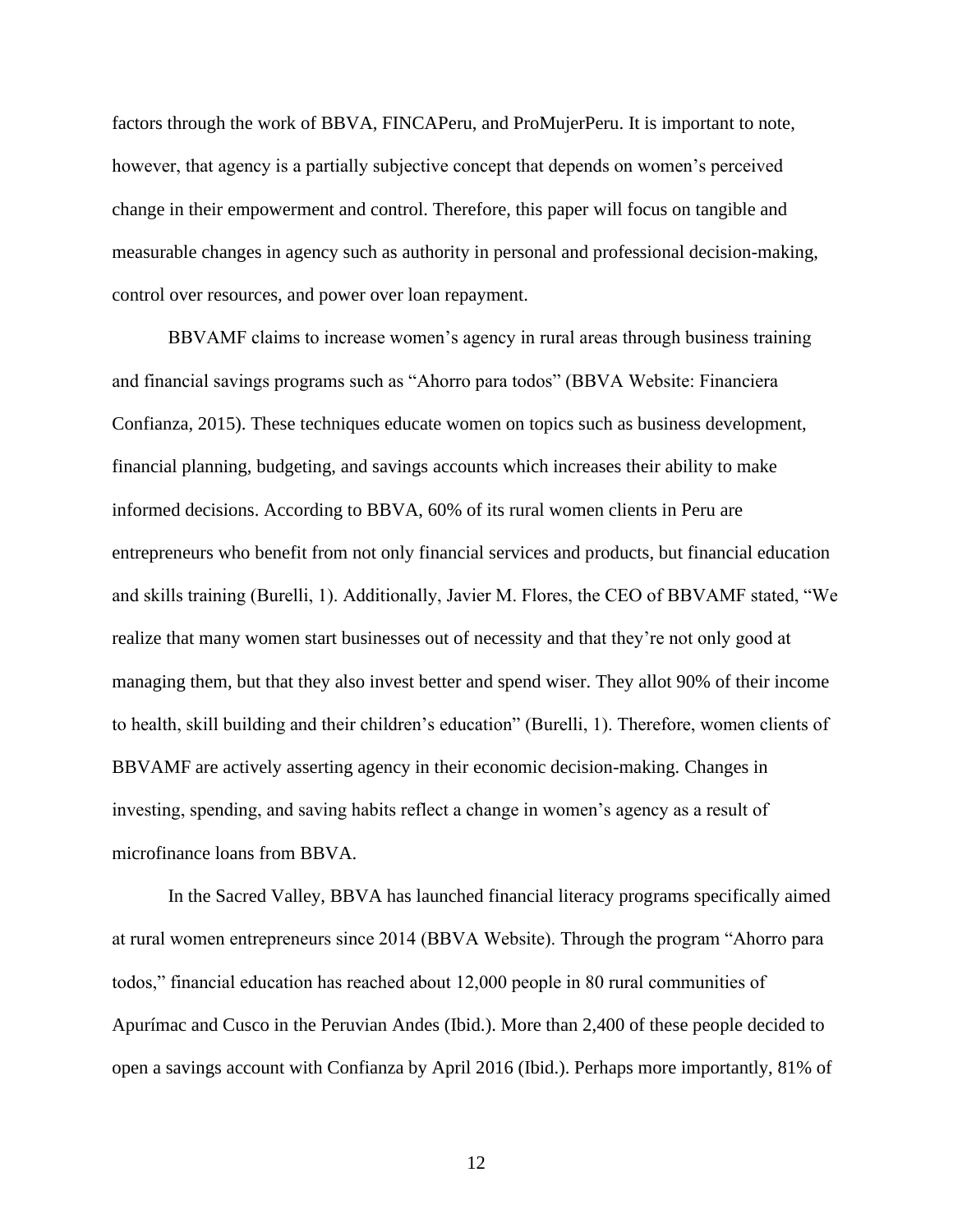these new formal savers are women (Ibid.). Additionally, the MFI Financiera Confianza, funded by BBVA, has developed a group credit program called "Palabra de Mujer" designed specifically for rural women (Ibid.). In 2015, it helped 50,000 women from vulnerable sectors in regions across the country including the Sacred Valley (Ibid.). This group credit program allows a collection of women to borrow a loan and helps them create a business plan (Ibid.). According to Financiera Confianza, 49.3% of rural women that stayed with the program for two years rose above the poverty line (BBVA: Financiera Confianza). Business development, in the form of business plans and budgeting, increases women's agency by forcing them to take an active and educated role in the trajectory of their business.

In addition to the microfinance loan itself, BBVAMF increases women's agency in two main ways: (i) business training programs, and (ii) financial planning programs. These programs are primarily directed towards rural women entrepreneurs, which make them particularly relevant to the Sacred Valley. However, the extent of agency facilitated by BBVA must be measured in the context of how many women in the Sacred Valley it actually serves. In other words, considering only 29% of BBVAMF's loans were issued to rural areas of Peru in 2019, the majority of its loans went to urban areas. (BBVAMF Website). Additionally, only 55% of the total loans in 2019 were issued to women. Therefore, MFIs that directly target women in rural areas and provide more supplementary services may increase agency more than BBVA. Once again, BBVA's reliance on international organizations may decrease its social impact, despite providing the greatest number of microfinance loans in Peru.

FINCAPeru's clients, however, are 96% women and increasingly from rural areas (MicroFinanza Rating: 2007). FINCAPeru is similar to BBVA in its provision of business training and financial literacy programs, however, it also offers health care services, gender-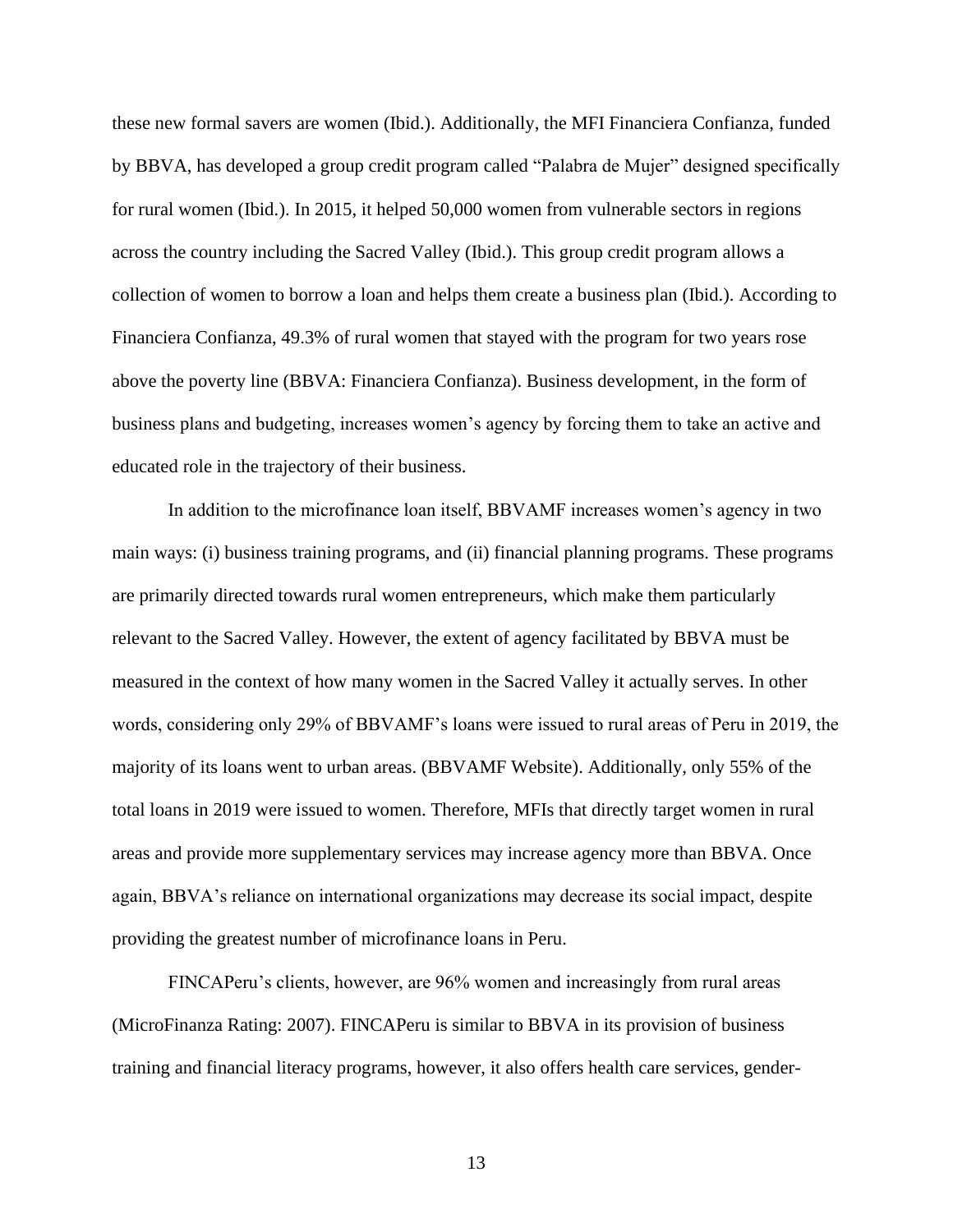based violence prevention programs, and self-esteem workshops. Therefore, FINCA's impact on women's agency may be more comprehensive because it addresses areas such as health care and gender inequality. In a 2007 study on the effects of business training on FINCA clients, Karlan and Valdivia found that groups who had received entrepreneurship training sessions were 4% less likely to either permanently or temporarily drop out of school and 2.6% less likely to permanently drop out (Ibid., 514). Given that business training reduced women's likelihood of dropping out of school, the researchers concluded that clients place a high value on the training they receive (Ibid.). At a minimum, the study shows that FINCA's business training increases women's agency to make decisions about their education.

FINCA's health care services have increased women's agency over their bodies and equipped them to make educated decisions about their health care. In a 2013 study on the relationship between microfinance and health care in the Andes, the central finding was an overall improvement in FINCA's clients' health knowledge (Metcalfe and Grey, 6). More clients at the post-test could identify a health care service every woman should have an on annual basis (Pap smear, from 76% to 92%), and more clients could name at least one way to overcome menopause symptoms (from 7%to 39%) (Ibid, 7). There were also high levels of knowledge about FINCA's health fairs and the types of services offered (in the 94% range) (Ibid.). Although at the time of the survey only 15% of clients reported having participated in the health fairs, those who had participated were satisfied with the price of the health fair as well as the service they received (Ibid.) These statistics reveal the importance of health care and health education as a supplementary service to microfinance loans. Through these services, women make more educated decisions and assert agency in economic and health-related situations. Therefore,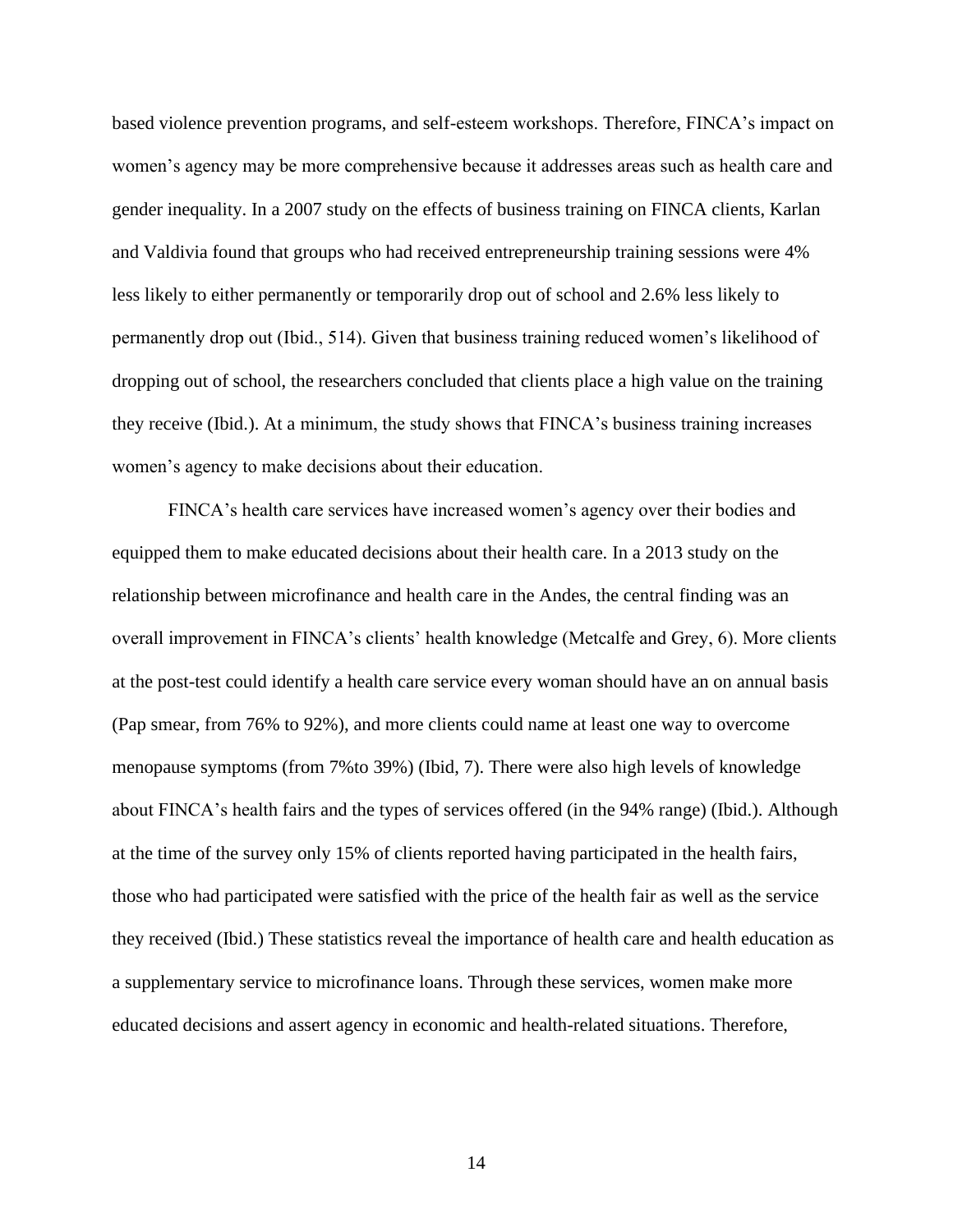FINCA's ability to increase agency in female clients can be attributed to its strong business training and health care services.

FINCAPeru offers gender-based violence prevention programs which increase women's agency in household decision-making while educating them on gender equality. In 2014, the Multilateral Investment Fund, which is a member of the Inter-American Development Bank, approved a grant for FINCAPeru's gender-based violence programs (IDB Lab). The grant provides USD \$765,590 to prevent violence against more than 1,000 women living in suburban and rural communities in Peru such as Huancavelica and Ayacucho (Ibid.). According to the FINCA website, "The project will adapt the Intervention with Microfinance for AIDS and Gender Equity [\(IMAGE\)](http://www.aidstar-one.com/sites/default/files/promising_practices/g3p_docs/Intimite_partner_violence.pdf) model, a microcredit program implemented in South Africa that combines microfinance with education and participatory workshops in order to tackle gender norms and roles, enhance communication skills, improve women's influence in household decisions and create collective action mechanisms to combat violence against women" (FINCA Website). The overarching goal of this initiative is to increase the agency of rural women clients and empower them to assert themselves. Therefore, FINCAPeru is uniquely able to increase women's economic empowerment by supplementing loans with health services and gender-based violence education.

As previously discussed, ProMujerPeru is similar to FINCAPeru in its provision of health care and business development. Each of these services aim to increase the agency of female clients by educating them on economic and social issues. The size of ProMujer, however, allows it to reach more rural clients than FINCAPeru. For example, in 2015, the MFI announced they would expand their health care coverage (primary medical care, diagnostics and dental care) in Peru to 45,000 women over the next three years. ProMujer delivers these services through 34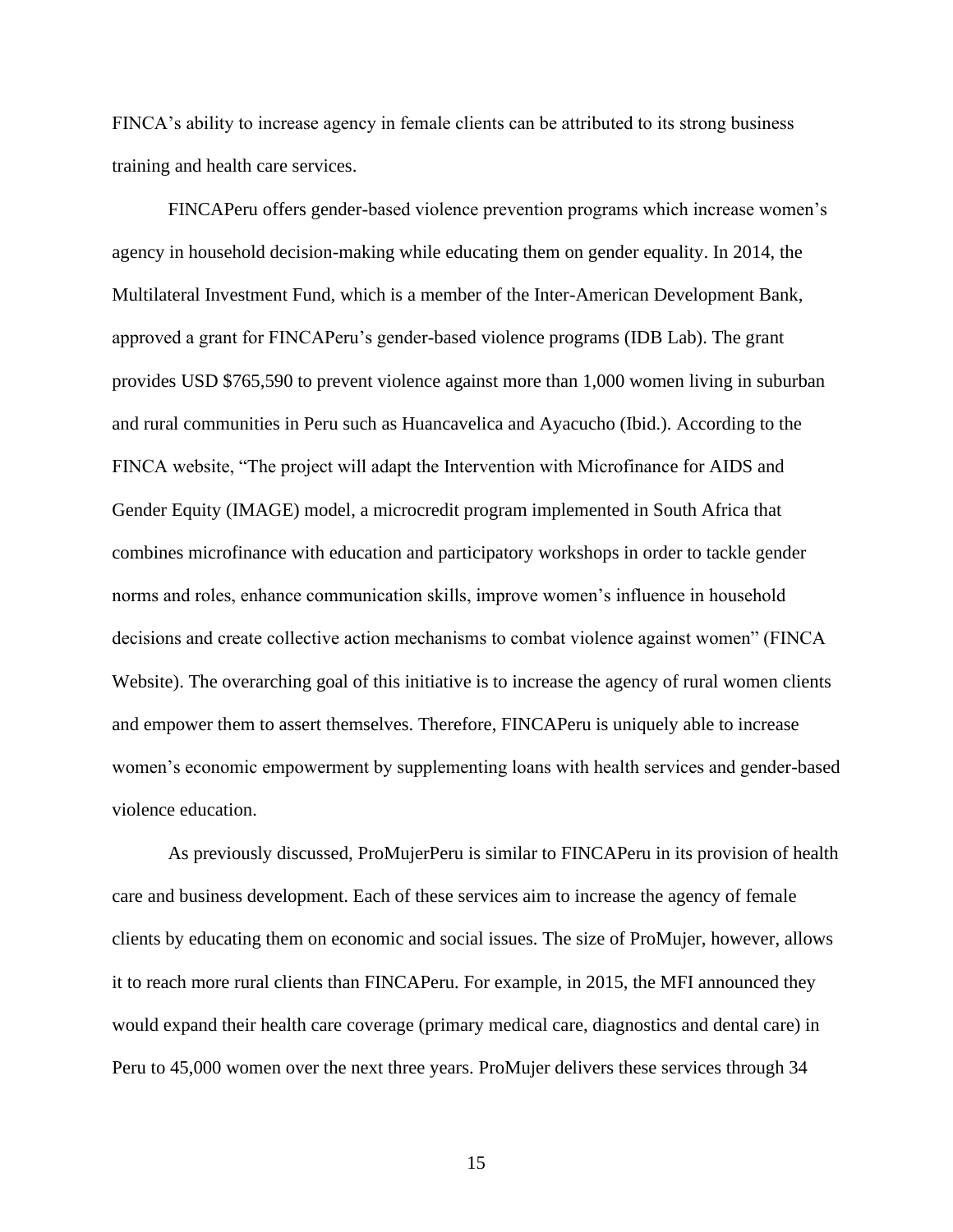centers, 30 health clinics and four mobile health units across the country (ProMujer, 2015). In rural areas, such as the Sacred Valley, access to primary care in rural areas is facilitated through regularly scheduled "jornadas" (Ibid.). This refers to physicians and nurses traveling to rural areas with credit officers and using mobile clinics to provide medical care. The mobile clinics not only supply rural women with a primary care physician or nurse, but also a radiologist, lab technician, or pharmacist. ProMujer's comprehensive health care services increase the agency of female clients by enhancing their quality of life and educating them about health and wellness. The provision of health care in tandem with business training equips women with the education to make informed decisions about their health and finances, therefore increasing their agency.

This section has analyzed the ability for each MFI (BBVA, FINCA, and ProMujer) to increase women's agency in terms of their control of resources and ability to make strategic decisions in households, businesses or communities. BBVA's savings programs are increasingly tailored to rural women, which provides these clients with more bargaining power and economic security. In terms of the number of loans issued to women in Peru, BBVA is the most successful. However, they lack additional services to supplement their economic work, and therefore the extent of agency for rural women clients is limited. ProMujerPeru offers strong health care services that are increasingly available to rural clients in addition to business training. The combination of these services increases women's agency by educating them financially and supporting them physically. Despite its smaller size and outreach, FINCAPeru offers the most comprehensive services to increase agency including business development, health care, and gender-based violence protection. These three services supplement microfinance loans by comprehensively empowering women in other areas of life.

*Section III: Participation*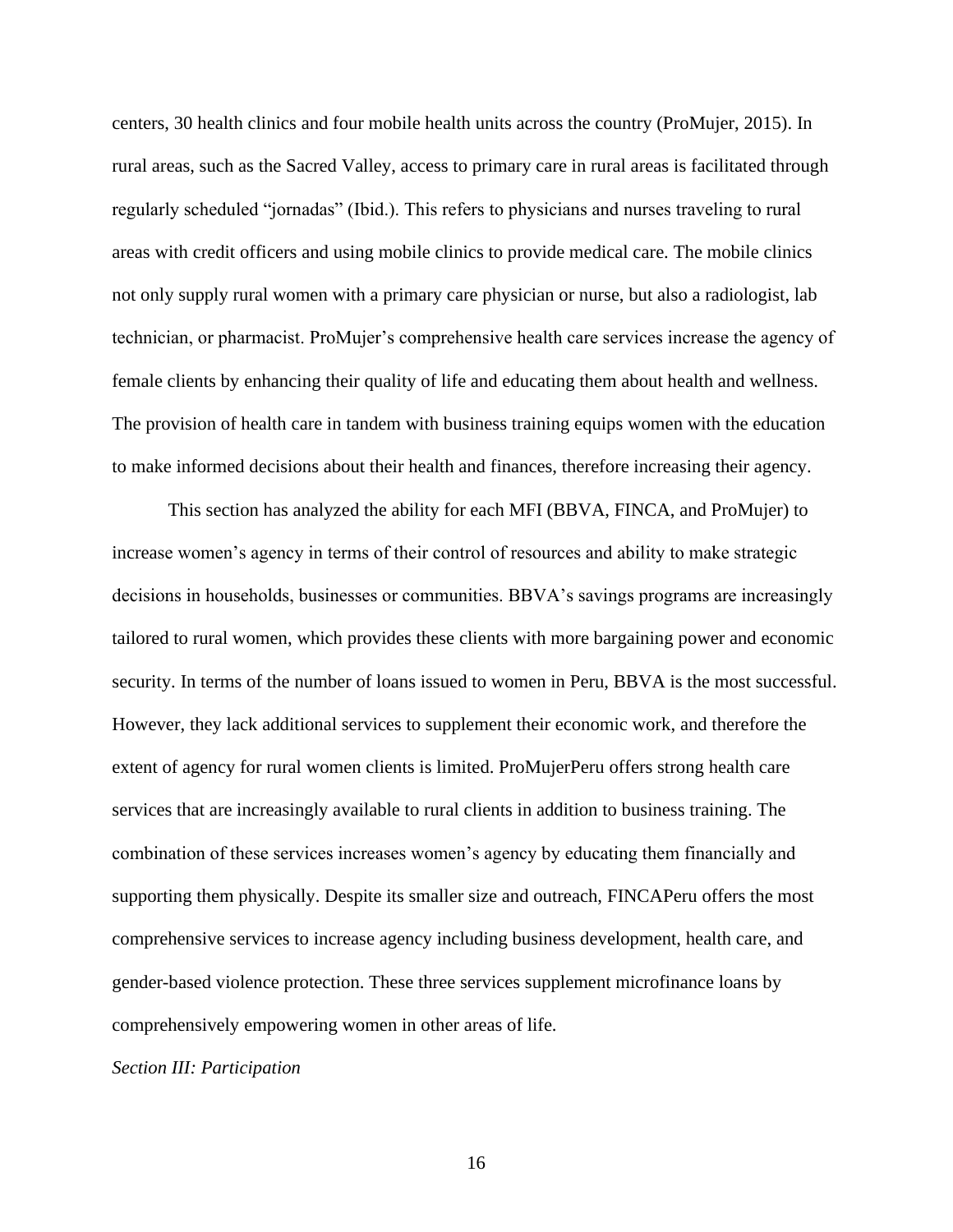This section will study the population increase of women in more economic activities and sectors, particularly in the formal sector. Participation in more economic activities is not only critical for women to feel empowered, but for rural Peruvian communities to see women as informed members of society. Once again, this section will analyze participation through three MFIs (BBVA, FINCAPeru, and ProMujerPeru), in order to understand the relationship between microfinance and women's economic activity.

Given that participation in the formal sector is more closely related to economic decisionmaking, business development, and business expansion, BBVA is highly successful in this domain. Currently in Peru, micro and small enterprises account for 98% of all businesses in Peru, and roughly 40% of these are owned by women (ASU, 2014). Many women-led businesses, however, are unable to become established businesses due to barriers in accessing capital and business training, particularly for SMEs (Multilateral Investment Fund, 2016). Therefore, BBVAMF's goal of increasing business development for women entrepreneurs helps bridge the gap from a small enterprise in the informal sector to a small-moderate enterprise in the formal sector. According to Financiera Confianza's 2016 annual report, with the first loan, growth in per capita net incomes in the rural environment is more marked than in urban settings (Financiera Confianza Social Performance Report, 2016). In other words, rural clients in extreme poverty perform stronger after the first loan from BBVA than poor urban clients (Ibid.). Additionally, women's businesses, in absolute terms, have lower assets than men's, which results in higher growth rates (in sales, assets and net incomes) (Financiera Confianza Social Performance Report, 2017). The sectors with the highest average growth rates in net incomes are Retail trade (13.5%) and Wholesale trade (11.6%). The Agriculture sector, with an annual rate of 6.5%, is the lowest of all (Ibid.). These high growth rates indicate that women clients are expanding their businesses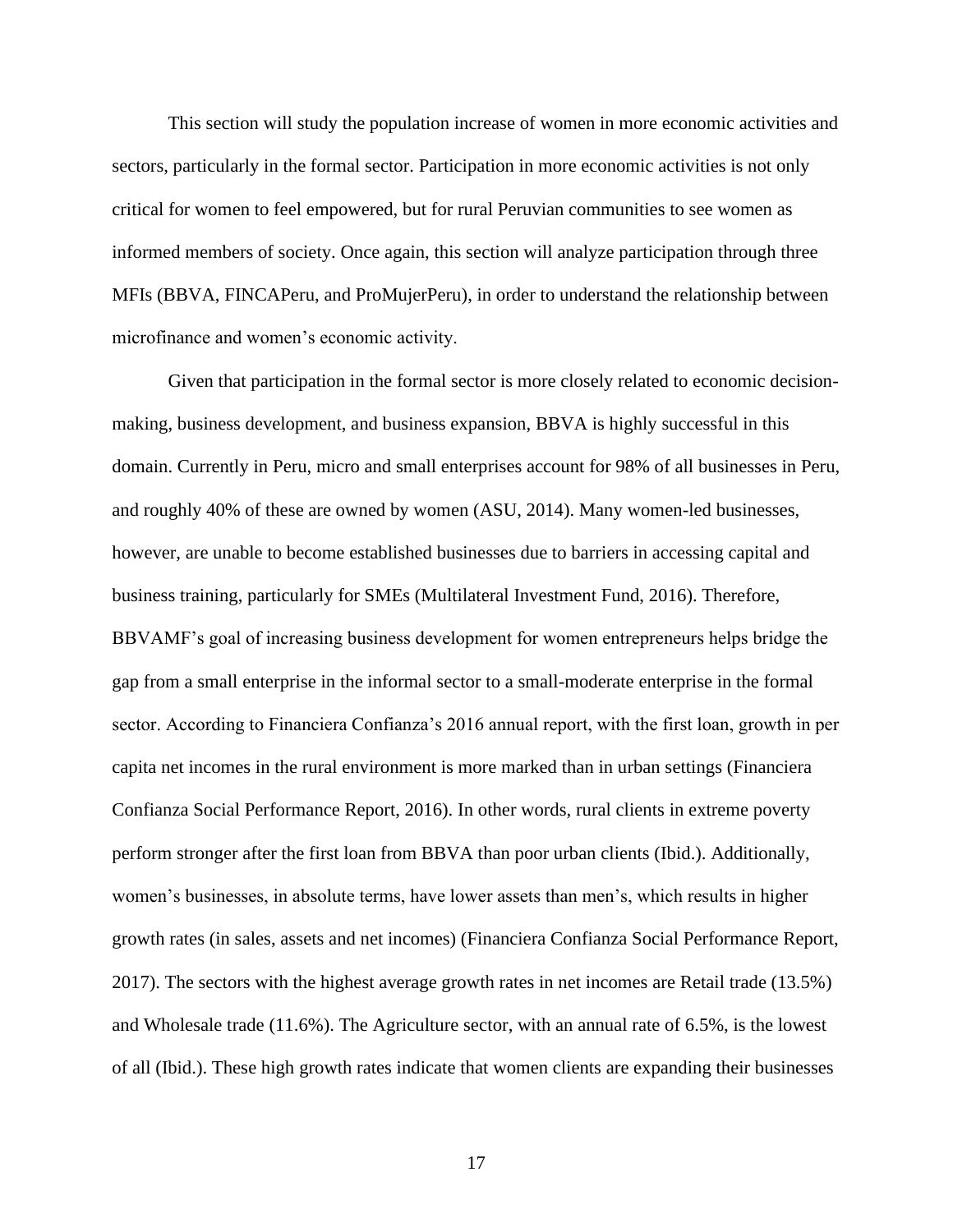across all sectors. Therefore, clients in the Sacred Valley are better equipped to enter the formal sector of the economy as a result of microfinance loans from Financiera Confianza.

Similar to BBVA and Financiera Confianza, ProMujerPeru increases the number of women entering the formal sector of the economy by providing strong business training and development. In previous sections these services have allowed women greater access to markets and given them more personal agency, but in this case, they directly translate into business growth and expansion. BBVA and Financiera Confianza have a larger presence in Peru with more clients and more assets in the country, however ProMujerPeru has prioritized female clients and rural areas since its conception in 1993. Therefore, the business training and development it provides as an organization are more tailored to the demographic studied in this paper. For example, ProMujer has a history of investing growth capital in small and medium enterprises (SMEs) with a social and gender focus through a partnership with New Ventures Group (ProMujerPeru Annual Report, 2019). New Ventures Group is a leading accelerator for and investor in social and environmental enterprises (Ibid.). Additionally, the recently launched VIWALA program, allows ProMujer to develop innovative financing mechanisms for earlystage enterprises (Ibid.). This program also uses a gender smart strategy to support enterprises that rely on women's leadership (Ibid.). The goal of this partnership is to invest in products or services that positively impact the lives of women and girls. These investment strategies help bridge the gap from small enterprises in the informal sector to small-medium enterprises in the formal sector.

In the case of FINCAPeru, there was a recent surge in demand for loans from women agricultural workers. As a result, more women were able to sell their products in the formal market (FINCAPeru Website). As of 2019, 2,719 clients were served in 181 Bancos Comunales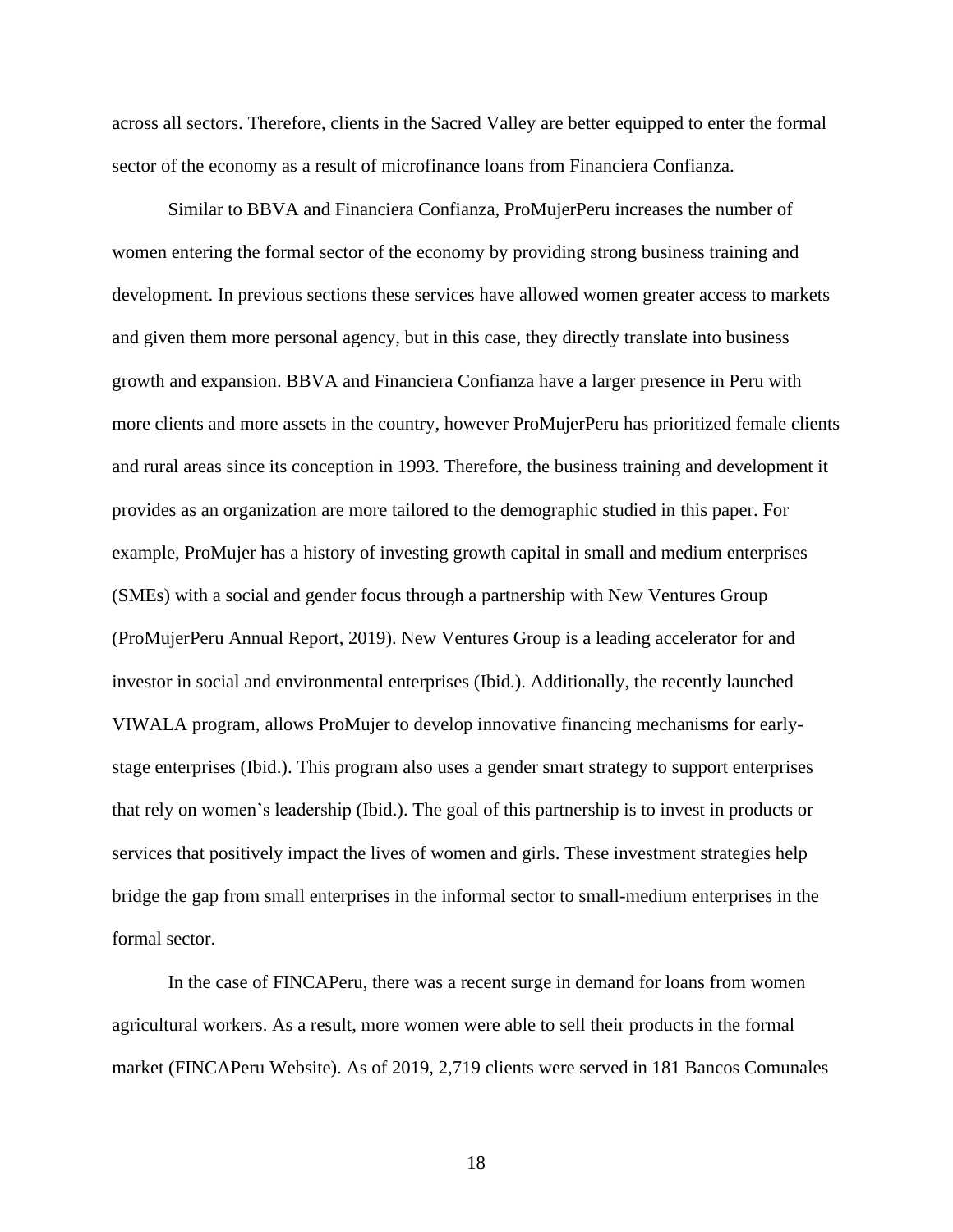Rurales **(**BCRs) with a portfolio balance of 5,438.950 Soles (Ibid.). According to FINCAPeru's website, agricultural credits mainly finance the agricultural campaigns of small-scale producers' families in the following production chains: Palta, Andean grains, potatoes, maize and livestock. Although an increase in agricultural credits does not directly translate to an increase of womenowned businesses in the formal sector, it does indicate more women-owned products entering the market. Therefore, the participation of rural women in agriculture-related economic activities has increased.

Additionally, in 2019, FINCAPeru experienced an increase in loans issued to women entrepreneurs (Ibid.). According to FINCA's business credit portfolio, a total of 2,252 members, organized among 170 BCRs, had a portfolio balance of 945,510 Soles (Ibid.). These specific credits address the working capital needs for women entrepreneurs in rural areas. By the end of 2019, a total of 4,971 clients (74% women) were served in 351 BCRs, with a total portfolio balance of 6,384.461 Soles. As previously mentioned, the second half of 2019 experienced a significant increase in the number of loans issued to clients in the agricultural sector. This data indicates a growing level of economic participation from women in the Sacred Valley, which reveals two critical findings, (i) more women want to expand their businesses, and (ii) more women are successfully selling their goods in formal markets. FINCA is unique from ProMujerPeru and BBVA in its smaller size and smaller loan portfolio. However, this data suggests that FINCA's size does not inhibit it from addressing the needs of women clients, and ultimately increasing their economic activity in the formal sector.

This section has analyzed the ability for BBVA, ProMujerPeru, and FINCAPeru to increase the participation and economic activity of women clients in the formal sector of the Peruvian economy. There is a lack of data regarding the exact percentage increase of women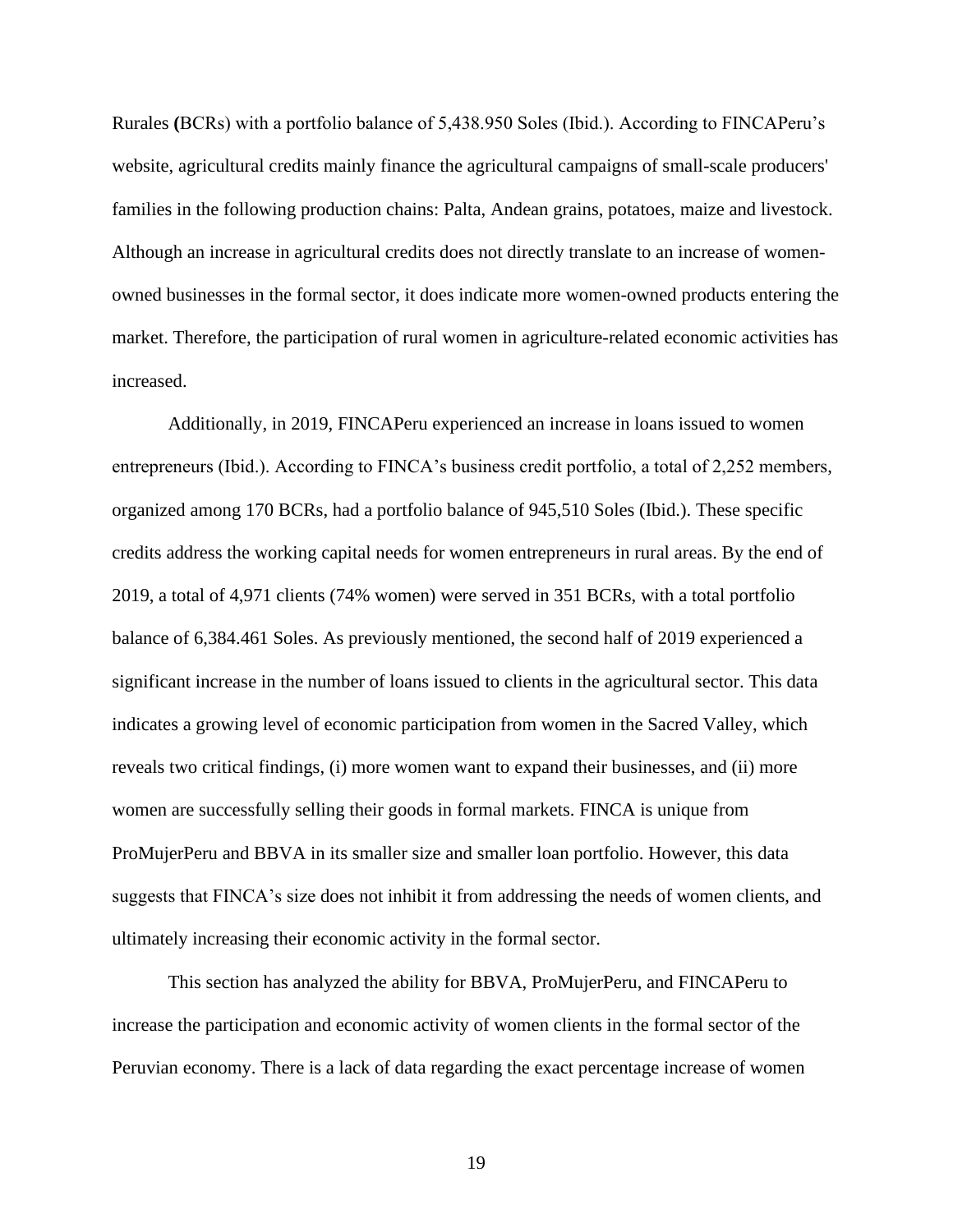entering the formal sector from each MFI. However, the success of business training and development, and the resulting growth of women's businesses, indicates that more women are participating in the formal sector. Within the last twenty years, there has been a surge of Peruvian women entering the formal sector. For example, from 2000 to 2014 the percentage of women in the labor force jumped from 58% to 68% (USAID: Women's Economic Participation in Peru). However, 60% of women still work in the informal sector which means they are not entitled to government services such as health care coverage or retirement benefits (Council on Foreign Relations). This section proved that MFIs help bridge the gap between the informal and formal sectors by providing women with the credit and education to expand their businesses. *Discussion*

This research paper analyzed the effectiveness of microfinance loans to increase the economic empowerment of women in the Sacred Valley of Peru. The impact of three MFIs (BBVA, ProMujerPeru, and FINCAPeru) were measured through the categories of access, agency, and participation. For the purpose of this study, access referred to any change in women's obtainment of resources such as capital, digital technologies, markets and business training. Agency related to shifts in women's control of resources and authority to make strategic decisions in households, businesses or communities. Lastly, participation studied the population increase of women in more economic activities and sectors, particularly in the formal sector. The findings of this paper reveal that microfinance loans can increase the empowerment of rural women in the Sacred Valley, without necessarily increasing their income or alleviating them from poverty. Additionally, MFIs that follow the "best fit" model of microfinance rather than the "best practice" model are able to empower women clients better. The "best fit" approach allows MFIs to tailor their services to the specific needs of communities, rather than adhere to standards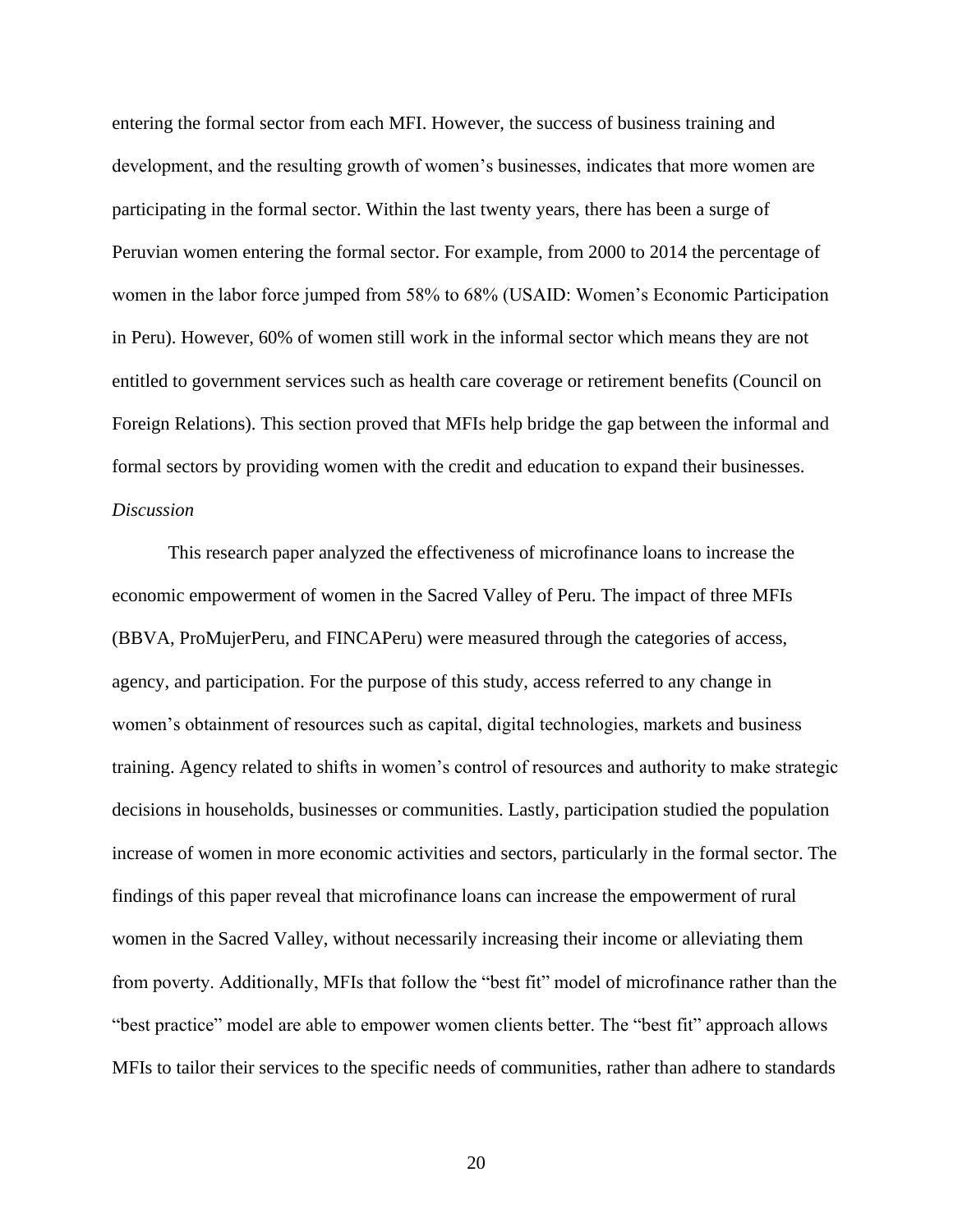and policies set forth by the IMF, World Bank or Inter-American Development Bank. In this paper, the only MFI to follow a "best practice" approach was BBVA due to their strong economic ties to international organizations. As a result, BBVA and Financiera Confianza issued more loans, but they did not provide strong supplementary services that lead to comprehensive economic empowerment. ProMujerPeru and FINCAPeru, however, are primarily funded by shareholders and donations which allows them more flexibility in their approach to microfinance.

Access to digital technologies and new markets allow women more avenues to grow their businesses and participate in economic activities. In this paper, each MFI offered strong business training and development opportunities for female clients. ProMujerPeru, for example, launched a partnership with Microsoft that entitles women clients to a new computer. Similarly, BBVA helps women access more markets by facilitating their connection to local markets and other selling platforms. Although each MFI increases women's access to economic resources, they vary in degrees of effectiveness. In other words, BBVA may have more clients in Peru than ProjMujer or FINCA, but they have a lower percentage of female clients and a lower loan repayment rate. Therefore, the two MFIs that follow the "best fit" approach and tailor their services to the specific needs of rural women in the Sacred Valley are more effective in improving women's economic empowerment.

Agency to make strategic business and household decisions while controlling more resources is a critical component to economically empowering women. While each MFI offers business training and development, only ProMujerPeru and FINCAPeru offer health care services and gender-based violence prevention programs which provide a more comprehensive approach to increasing women's agency. BBVA increases the agency of women by providing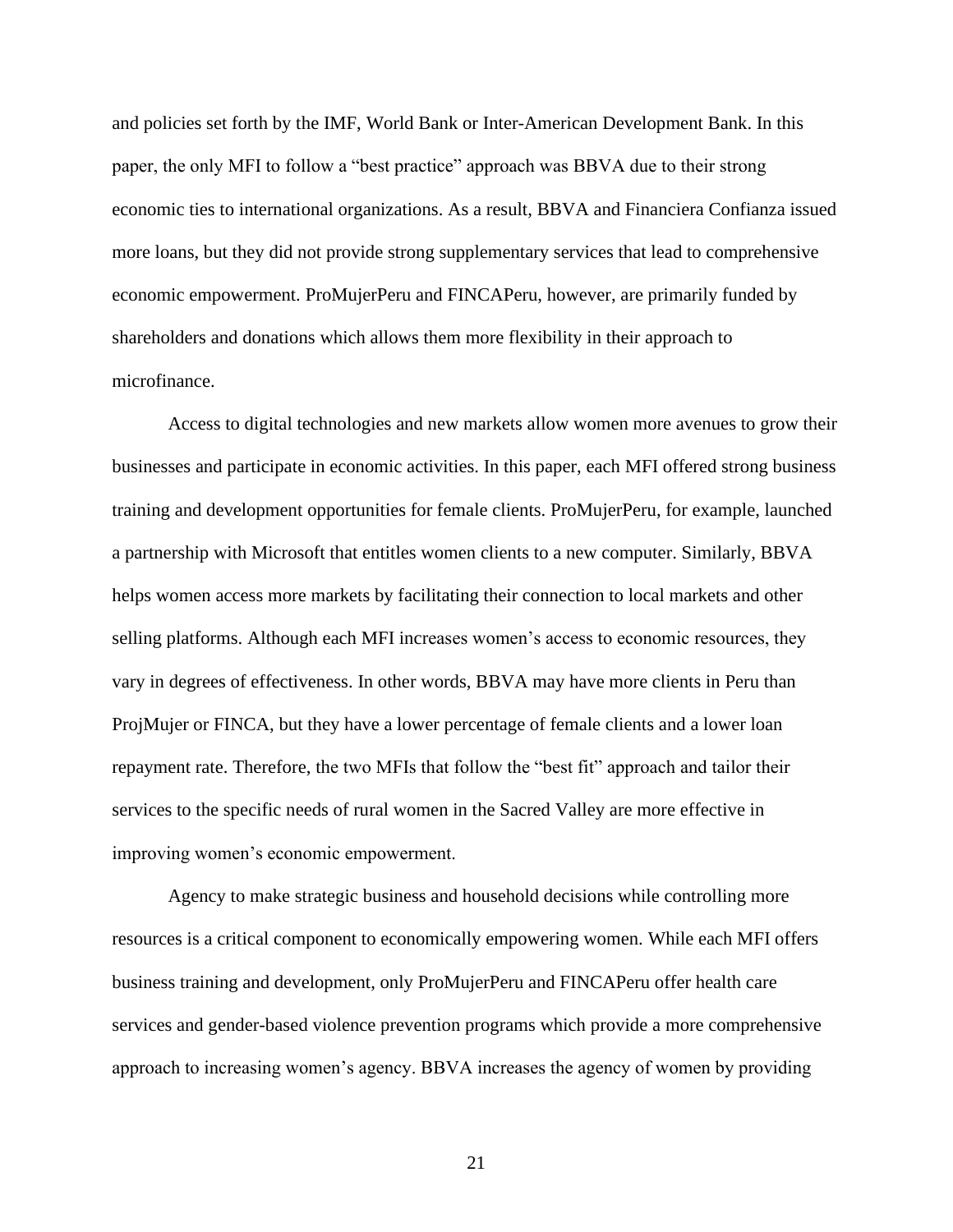mandatory savings accounts, business training, and financial literacy classes. These services educate women about finances, business growth, and credit which enhance their ability to make informed decisions. BBVA's impact, however, is limited because it does not specifically target women clients or provide supplementary services. It is also connected to international organizations that prioritize economic growth, rather than the long-term wellbeing of clients. FINCAPeru and ProMujerPeru, however, both offer effective health care and gender-based violence prevention programs. These services educate women in other areas of their life that contribute to their overall economic empowerment. For example, FINCAPeru's business training increased women's likelihood to remain enrolled in school. Similarly, ProMujerPeru expanded their coverage of primary care health services to more rural areas which improves women's health. All of these services increase the agency of women in the Sacred Valley by equipping them with the resources to make informed business and household decisions.

Participation in economic activities and the formal sector of the economy quantitatively measures the effects of microfinance loans. The national increase of women working in the formal sector shows the growth of the Peruvian economy and the rising status of women in Peruvian society. Microfinance loans contribute to this growth by helping women to start or expand their businesses. The three MFIs analyzed in this paper all reported a growth in womenowned enterprises. ProMujerPeru, for example, has launched initiatives with VIWALA and New Ventures Group, both of which invest in small and medium enterprises (SMEs) with a social and gender focus (ProMujerPeru Annual Report, 2019). These partnerships develop innovative financing mechanisms for early-stage enterprises and implement a gender smart strategy to support women's leadership. FINCAPeru also invests in women-owned small enterprises, particularly in the agriculture and artisan markets. BBVA's connection to the Inter-American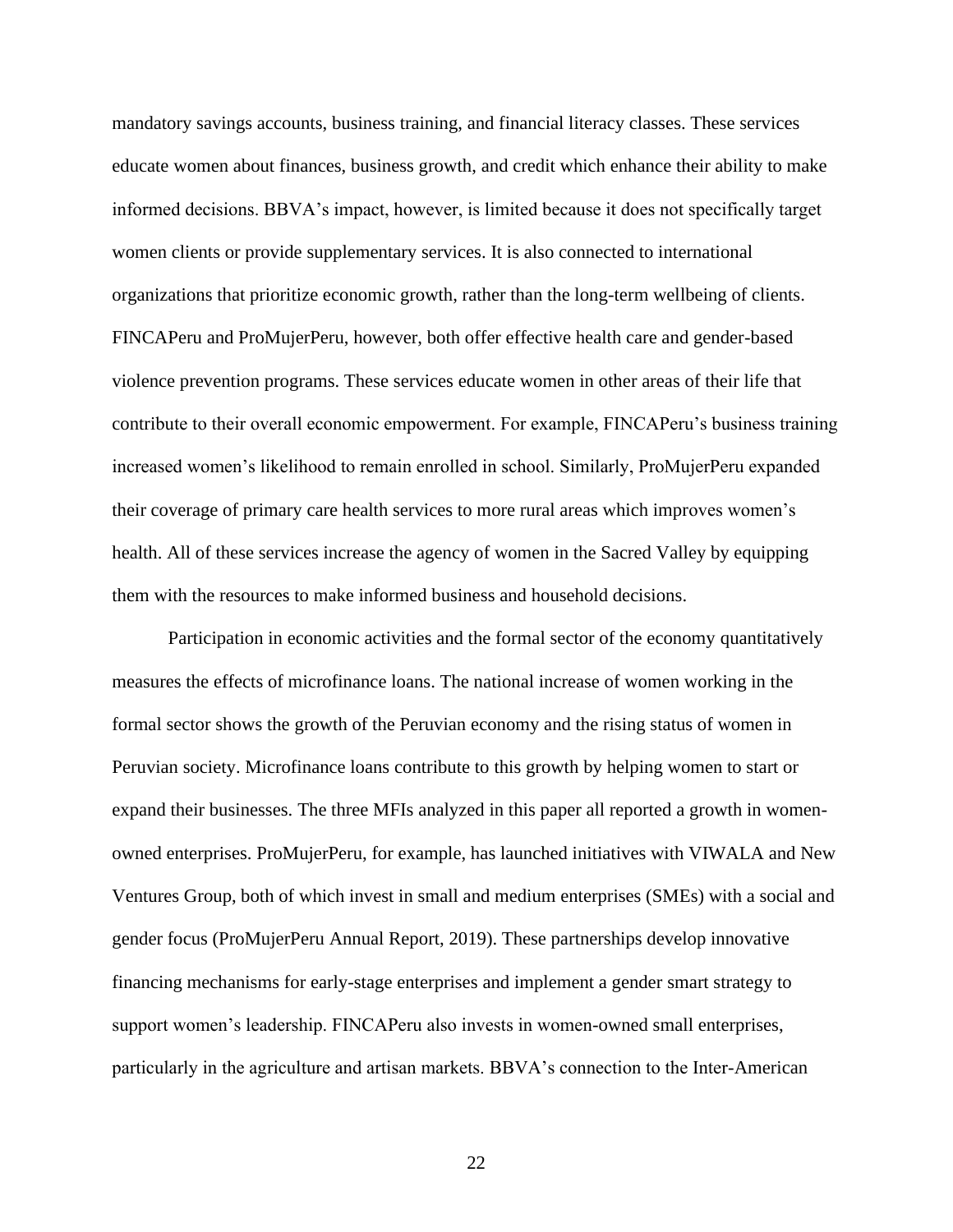Development Bank and prioritization of economic growth and stability, affect its ability to increase the participation of women in the formal sector. In many cases, Financiera Confianza bases their success on the quickness of loan repayment, but economic participation in the formal sector often requires a more long-term approach. The problem emerges in the transition between a small enterprise in the informal sector to a medium enterprise in the formal sector. In this area, MFIs could do more to support women-owned businesses by providing business training and development programs that build long-term infrastructure within an enterprise. In other words, MFIs should invest in women entrepreneurs and business-owners not for an immediate loan repayment like BBVA, but for the long-term benefits of guiding women into the formal economy. The diagram below summarizes the findings in this paper.

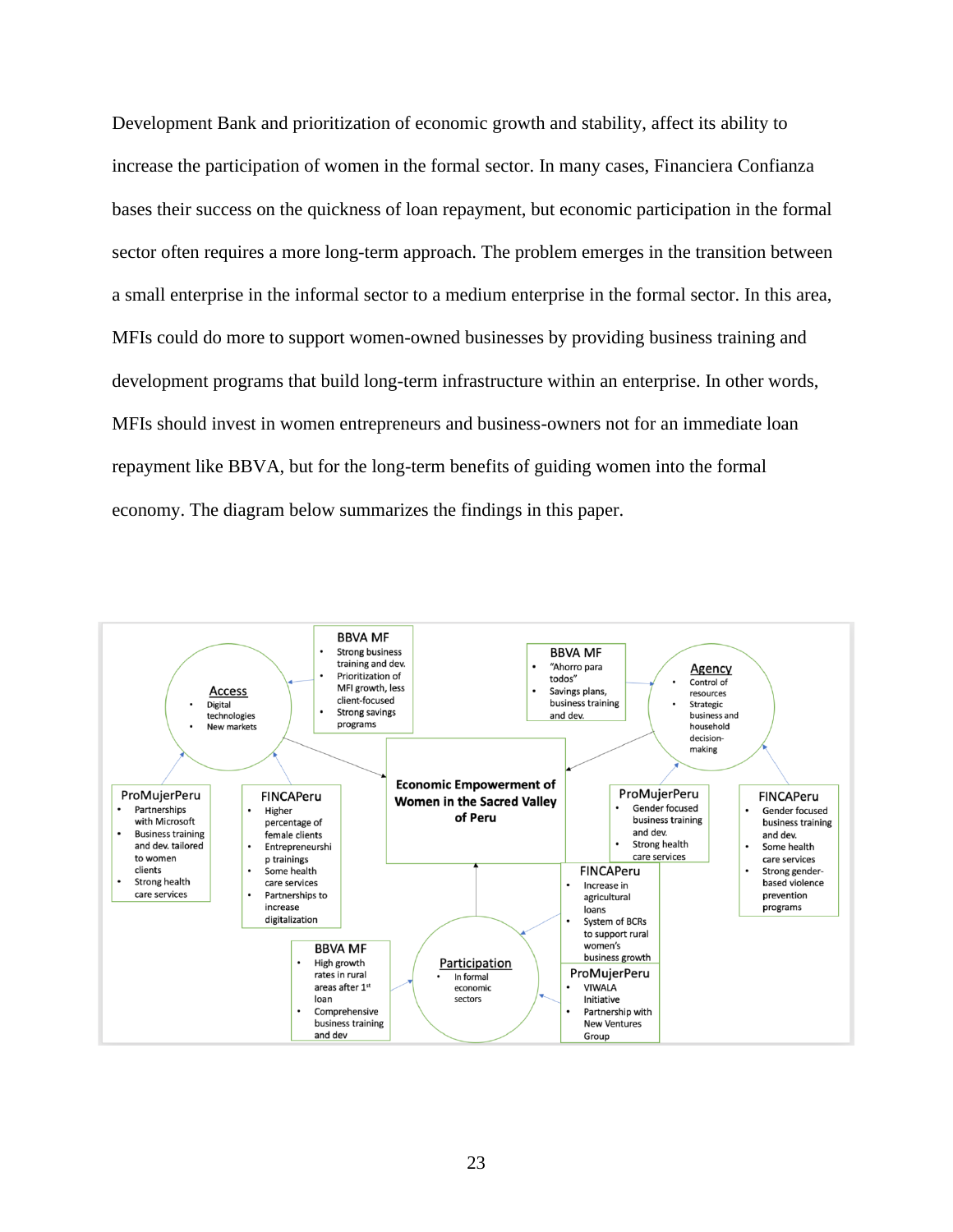For each category of measurement (Access, Agency, and Participation), all three MFIs increased the economic empowerment of women in the Sacred Valley to a varying degree of effectiveness. The scope of impact was limited by three factors: (i) sources of funding, (ii) "best fit" or "best practice" approach, and (iii) strength of supplementary services. For all three MFIs, the source of funding dictated its model of approach. BBVA's economic ties to international organizations that have a stake in its economic growth, forced it to implement the standardized "best practice" approach. As a result, BBVA and Financiera Confianza do not tailor their services to the needs of communities like the Sacred Valley, and therefore the extent of their impact is limited. Both ProMujer and FINCA use the "best fit" approach which enables them to target women clients in vulnerable areas, and create services based on their specific needs. Despite having a smaller base of clients than BBVA, their ability to empower women clients is greater due to their flexible approach.

# *Conclusion*

This research paper has analyzed the ability for three microfinance institutions in Peru (BBVA, ProMujerPeru, and FINCAPeru) to economically empower rural women in the Sacred Valley. Economic empowerment was measured through the categories of access, agency, and participation. Across each category, MFIs that adhered to the "best practice" approach demonstrated a limited impact in the economic empowerment of women clients. MFIs such as ProMujerPeru and FINCAPeru, however, followed a "best fit" model that took a more targeted, flexible, and comprehensive approach to microfinance. As a result, they were able to provide health care services and gender-based violence prevention programs that empower women in other areas of their life. The idea that microfinance will reduce poverty, raise incomes, and help develop the Global South is a lofty goal that is not supported by recent evidence. However,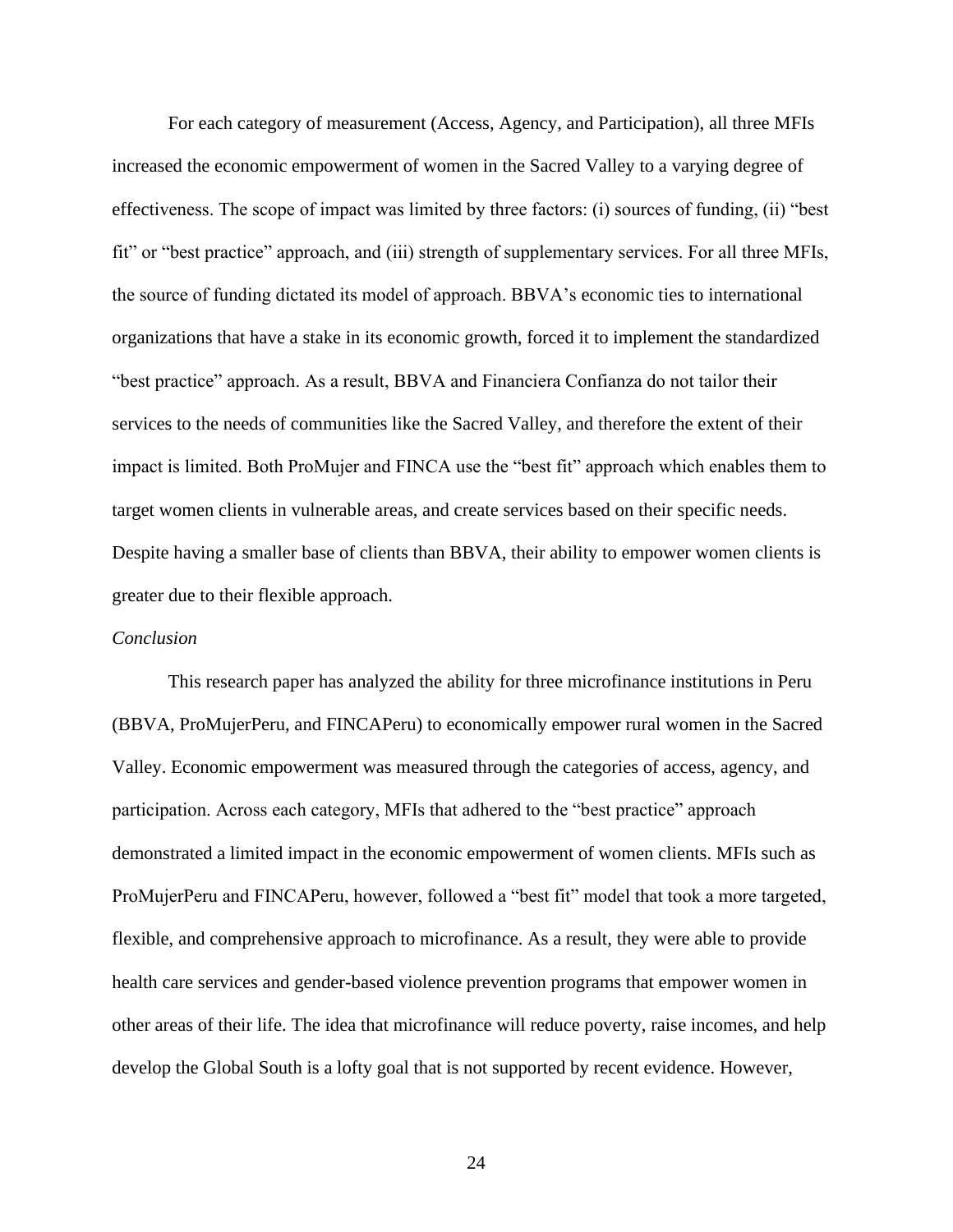microfinance can be used to empower women by expanding their businesses, improving their health and wellbeing, and strengthening their understanding of gender inequality.

The Sacred Valley is a particularly important region in Peru because it merges tourist attractions with local indigenous populations. Permanent residents of the Sacred Valley are mostly indigenous people living in rural communities. However, Machu Picchu has caused the tourism industry to play a central role in the local economy. Despite the uniqueness of the region, it can be viewed as a microcosm for the potential of microfinance in other rural regions in the Global South. This research paper has proved that a "best fit" approach to microfinance is an effective way to economically empower women in the Sacred Valley. Therefore, as long as MFIs address the specific needs of different rural communities in the services they provide, then a similar strategy can be implemented in other rural areas of the world to empower women.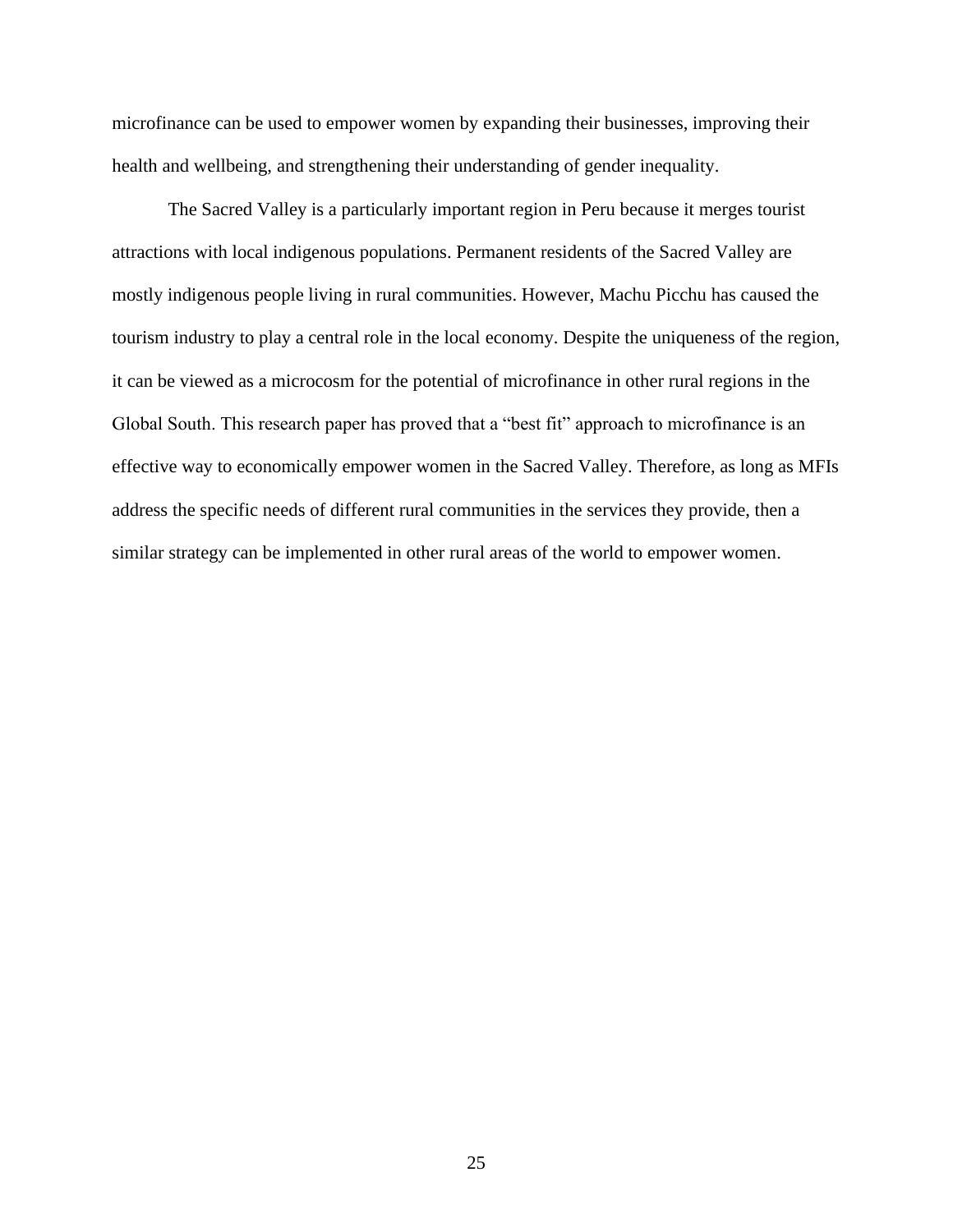# Works Cited

- Alvarez, Carmen, and Nelson, Jourde. "Microcredit, an opportunity for Peruvian women to be entrepreneurs." *BBVA.* June 16, 2017. Web. [<https://www.bbva.com/en/microcredit-opportunity-peruvian-women](https://www.bbva.com/en/microcredit-opportunity-peruvian-women-entrepreneurs/)[entrepreneurs/>](https://www.bbva.com/en/microcredit-opportunity-peruvian-women-entrepreneurs/).
- Chen, Hilbert. "Peruvian Microfinance: Mergers and Acquisitions and Industry Outlook" (2017). Volume 35 - Leveraging Peru's Economic Potential (2017). 7. <https://preserve.lehigh.edu/perspectives-v35/7>
- Copestake, J., et al. "Monitoring the Diversity of the Poverty Outreach and Impact of Microfinance: A Comparison of Methods using Data from Peru." *Development Policy Review* (2005)Web.
- Cotler, P., Aguilar, G. "The Microfinance Sectors in Peru and Mexico: Why Have They Followed Different Paths?". In: Manos R., Gueyié JP., Yaron J. (eds) Promoting Microfinance. Palgrave Macmillan, London. (2017).

[https://link.springer.com/chapter/10.1057%2F9781137034915\\_3](https://link.springer.com/chapter/10.1057%2F9781137034915_3)

de Janvry, Alain, et al. "Credit Bureaus and the Rural Microfinance Sector:

Peru, Guatemala, and Bolivia." (2003)Web.

Ferguson, Michael. "Financial Landscape Baseline: Service Innovations of Pro Mujer Peru." Microfinance Opportunities. May 2008.

> [https://citeseerx.ist.psu.edu/viewdoc/download?doi=10.1.1.170.9628&rep=rep1&t](https://citeseerx.ist.psu.edu/viewdoc/download?doi=10.1.1.170.9628&rep=rep1&type=pdf) [ype=pdf](https://citeseerx.ist.psu.edu/viewdoc/download?doi=10.1.1.170.9628&rep=rep1&type=pdf)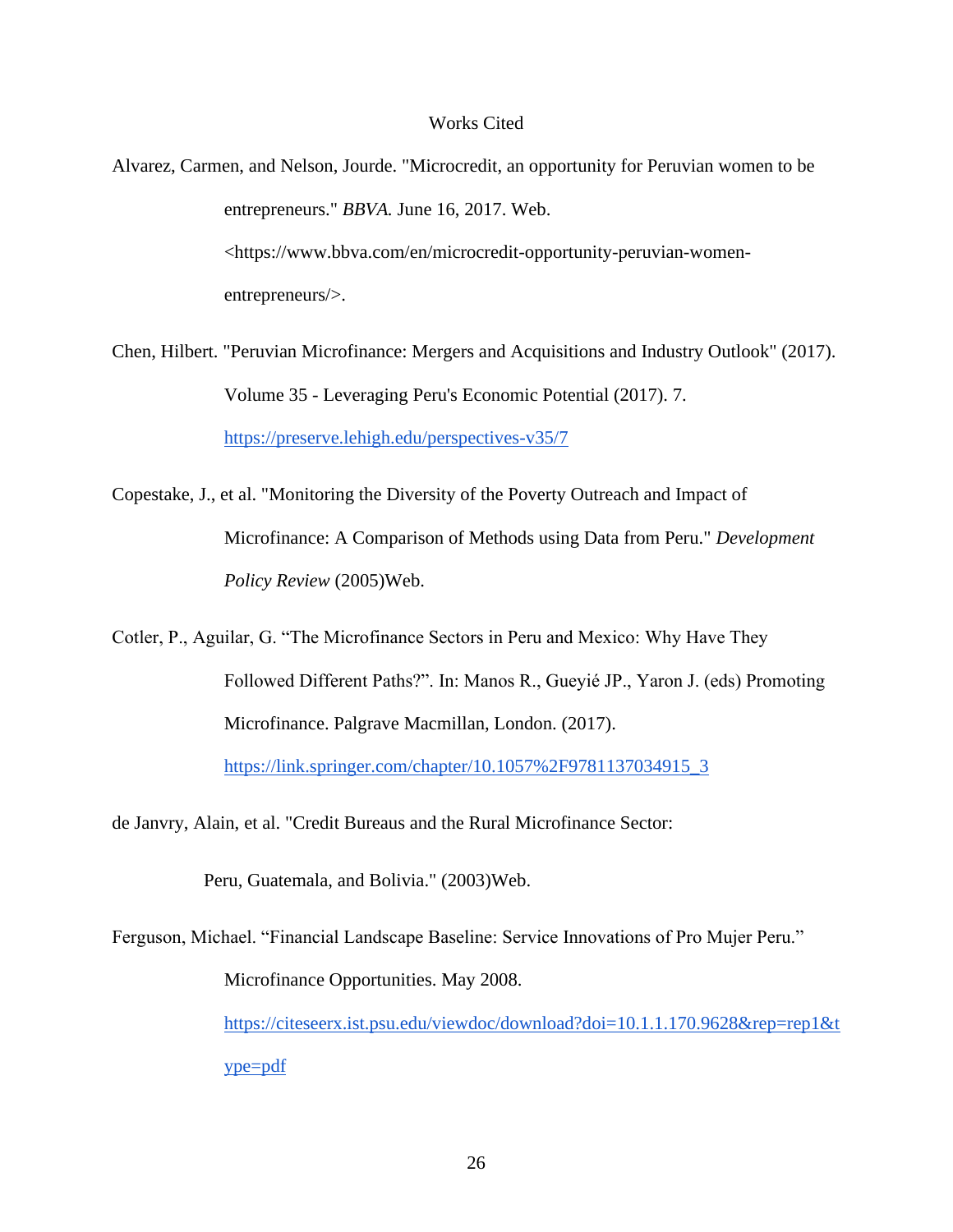Financiera Confianza. "2016 Social Performance Report."

<http://www.fundacionmicrofinanzasbbva.org/informe-2016/peru.php?lang=EN>

Financiera Confianza. "2017 Social Performance Report: Measuring What Really Matters."

[http://www.fundacionmicrofinanzasbbva.org/informe-](http://www.fundacionmicrofinanzasbbva.org/informe-2017/pdf_en/BBVAMF_Social_Performance_Report_2017_Peru.pdf)

[2017/pdf\\_en/BBVAMF\\_Social\\_Performance\\_Report\\_2017\\_Peru.pdf](http://www.fundacionmicrofinanzasbbva.org/informe-2017/pdf_en/BBVAMF_Social_Performance_Report_2017_Peru.pdf)

"FINCA Peru - Peru: 2007 Social Rating with Survey." MicroFinanza Rating. May 2017. [https://files.givewell.org/files/MFI/FINCA%20Peru/MicroFinanza%20Social%20](https://files.givewell.org/files/MFI/FINCA%20Peru/MicroFinanza%20Social%20Rating%20of%20FINCA%20Peru%20(2007).pdf) [Rating%20of%20FINCA%20Peru%20\(2007\).pdf](https://files.givewell.org/files/MFI/FINCA%20Peru/MicroFinanza%20Social%20Rating%20of%20FINCA%20Peru%20(2007).pdf)

Fox, Louise; Romero, Carolina. "In the Mind, the Household, or the Market? : Concepts and Measurement of Women's Economic Empowerment." Policy Research Working Paper; 2017. No. 8079. World Bank, Washington, DC. © World Bank. https://openknowledge.worldbank.org/handle/10986/26951 License: CC BY 3.0 IGO

Ebentreich, Alfredo. "Microfinance Regulation in Peru: Current State, Lessons Learned and Prospects for the Future." *Essays on Regulation and Supervision* (2005)Web.

Ettenberg, Aaron, et al. "On the Positive and Negative Affective Responses to Cocaine and their Relation to Drug Self-Administration in Rats." *Psychopharmacology* 232.13 (2015): 2363-75. Web.

> Geissler, Kimberley H., and Leatherman, Sheila. "Providing primary health care through integrated microfinance and health services in Latin America." *Social Science & Medicine*, Volume 132, 2015, Pages 30-37,

[https://www.sciencedirect.com/science/article/pii/S0277953615001495?casa\\_toke](https://www.sciencedirect.com/science/article/pii/S0277953615001495?casa_token=k-7i-13DigQAAAAA:1WPPpjO6Qq6m-QdOARadxYcwI0JGzosprZ_V5y98JRSr22gbyGurutkI8snNzkTelATUq3tiqs4#bib15)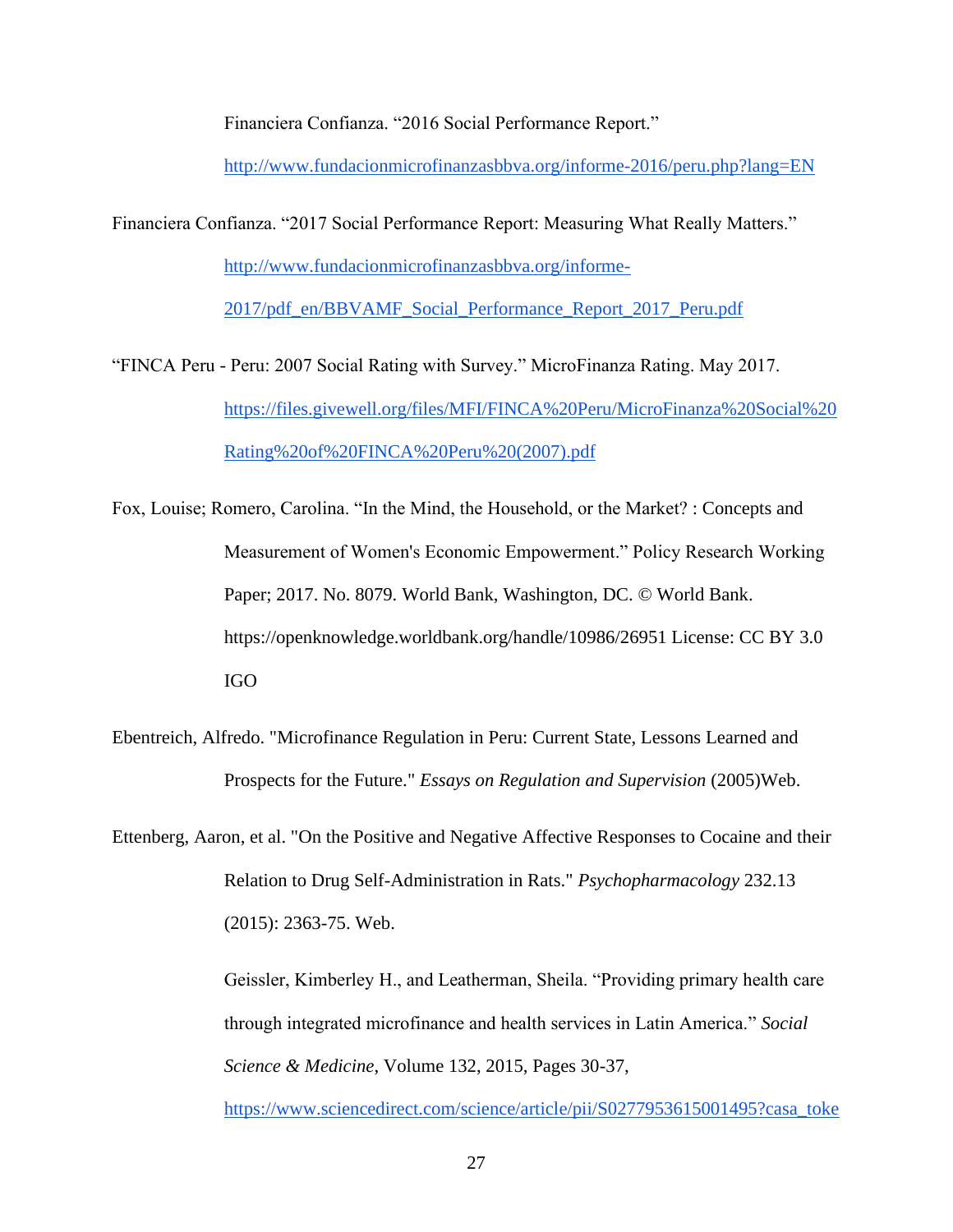[n=k-7i-13DigQAAAAA:1WPPpjO6Qq6m-](https://www.sciencedirect.com/science/article/pii/S0277953615001495?casa_token=k-7i-13DigQAAAAA:1WPPpjO6Qq6m-QdOARadxYcwI0JGzosprZ_V5y98JRSr22gbyGurutkI8snNzkTelATUq3tiqs4#bib15)

[QdOARadxYcwI0JGzosprZ\\_V5y98JRSr22gbyGurutkI8snNzkTelATUq3tiqs4#bi](https://www.sciencedirect.com/science/article/pii/S0277953615001495?casa_token=k-7i-13DigQAAAAA:1WPPpjO6Qq6m-QdOARadxYcwI0JGzosprZ_V5y98JRSr22gbyGurutkI8snNzkTelATUq3tiqs4#bib15) [b15](https://www.sciencedirect.com/science/article/pii/S0277953615001495?casa_token=k-7i-13DigQAAAAA:1WPPpjO6Qq6m-QdOARadxYcwI0JGzosprZ_V5y98JRSr22gbyGurutkI8snNzkTelATUq3tiqs4#bib15)

- "Global Outreach & Financial Performance Benchmark Report 2017-2018." *Center for Financial Inclusion* 1 (2019)Web.
- Jouben, Lindsay. "Microfinance in Latin America: Poverty Alleviation and the Impact of Institutional Mimicry." *Graduate Theses, Dissertations, and Problem Reports* (2020)Web.
- LaCrosse, Amber L., et al. "mGluR5 Positive Allosteric Modulation and its Effects on MK-801 Induced Set-Shifting Impairments in a Rat Operant Delayed Matching/Non-Matching-to-Sample Task." *Psychopharmacology* 232.1 (2015): 251-8. Web.
- Lénárd, László, et al. "Positive Reinforcing Effects of RFamide-Related Peptide-1 in the Rat Central Nucleus of Amygdala." *Behavioural brain research* 275 (2014): 101-6. Web.
- Marr, Ana. "Microfinance and Poverty Reduction: The Problematic Experience of Communal Banking in Peru." *Department of Economics, SOAS, University of London, UK.* (2002)Web.
- Metcalfe, Marcia., and Gray, Bobbi. "Equipping Families in the Andes Region with Integrated Microfinance and Health Services Technical Brief # 2: Health Practices and Outcomes." Freedom from Hunger. October 2013. [https://www.freedomfromhunger.org/sites/default/files/documents/FFH\\_health\\_br](https://www.freedomfromhunger.org/sites/default/files/documents/FFH_health_brief_2_Oct2013_eng.pdf) [ief\\_2\\_Oct2013\\_eng.pdf](https://www.freedomfromhunger.org/sites/default/files/documents/FFH_health_brief_2_Oct2013_eng.pdf)